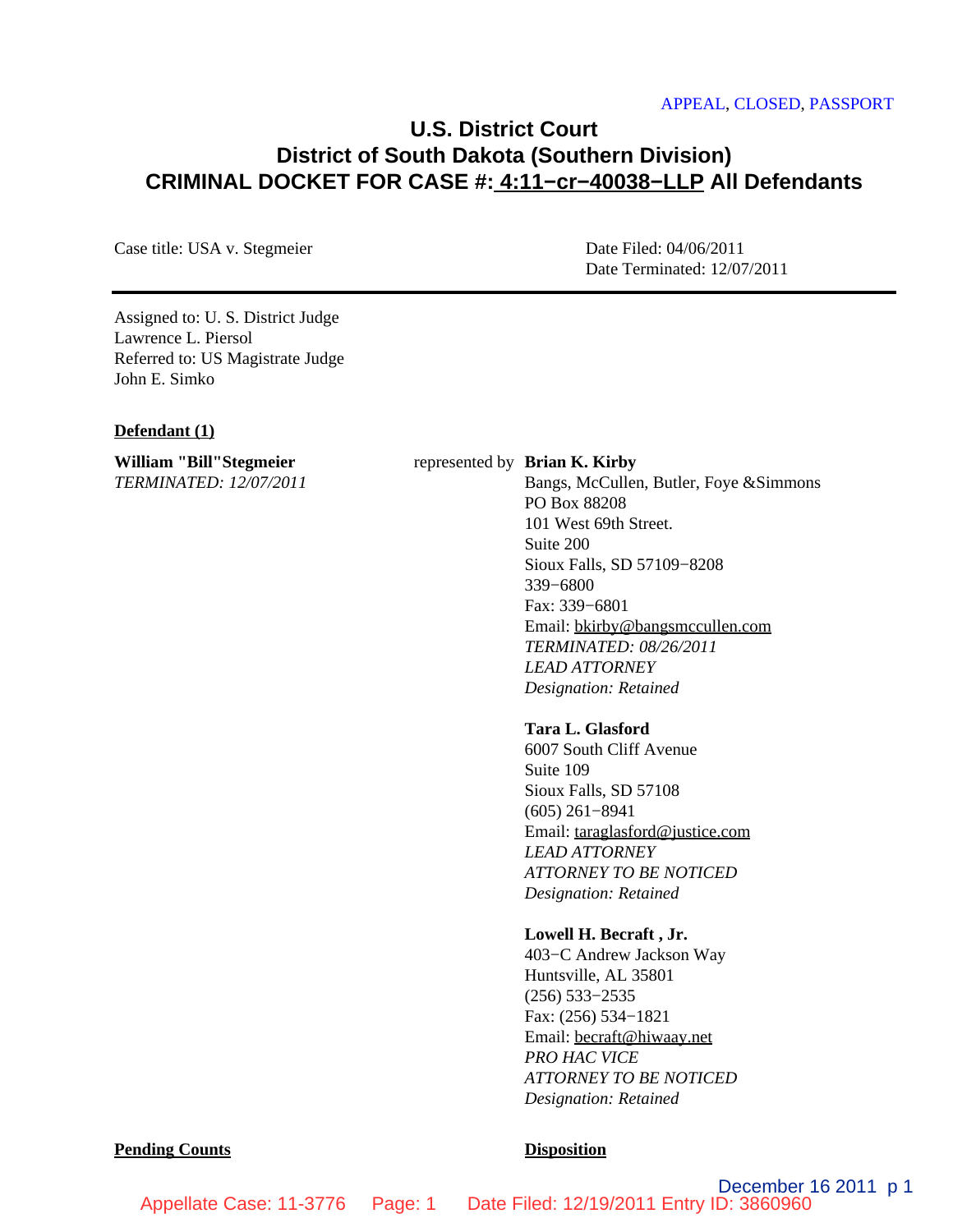18 USC 1071 Concealing Person From Arrest (1) 18 USC 922(d)(1) &922(d)(2) Providing a Firearm to a Prohibited Person (3)

## **Highest Offense Level (Opening)**

Felony

# **Terminated Counts Disposition**

18 USC 3 &3146(a)(1) Accessory After the Fact to Failure to Appear (2)

# **Highest Offense Level (Terminated)**

Felony

# **Complaints Disposition**

None

# **Plaintiff**

24 months' imprisonment to be served concurrently with Count 3; three years' supervised release, with conditions; \$100 special assessment

24 months' imprisonment to be served concurrently with Count 1; three years' supervised release, with conditions; \$100 special assessment

Dismissed on motion of USA.

# **USA** represented by **Kevin Koliner**

U.S. Attorney's Office (Sioux Falls, SD) PO Box 2638 Sioux Falls, SD 57101−2638 (605) 330−4400 Fax: (605) 330−4402 Email: kevin.koliner@usdoj.gov *LEAD ATTORNEY ATTORNEY TO BE NOTICED*

| Date Filed | #              | Page | Docket Text                                                                                                                                                                                                                                              |  |
|------------|----------------|------|----------------------------------------------------------------------------------------------------------------------------------------------------------------------------------------------------------------------------------------------------------|--|
| 04/06/2011 |                |      | MOTION to Seal Case by USA as to William "Bill"<br>Stegmeier. (JMM) (Entered: 04/06/2011)                                                                                                                                                                |  |
| 04/06/2011 | $\overline{2}$ |      | ORDER granting 1 Motion to Seal Case as to William "Bill"<br>Stegmeier (1) until initial appearance or otherwise ordered<br>unsealed. Signed by U.S.Magistrate Judge John E. Simko on<br>4/6/11. (JMM) (copy delivered USA, USM) (Entered:<br>04/06/2011 |  |
| 04/06/2011 |                |      |                                                                                                                                                                                                                                                          |  |
|            |                |      | December 16 2011                                                                                                                                                                                                                                         |  |

Appellate Case: 11-3776 Page: 2 Date Filed: 12/19/2011 Entry ID: 3860960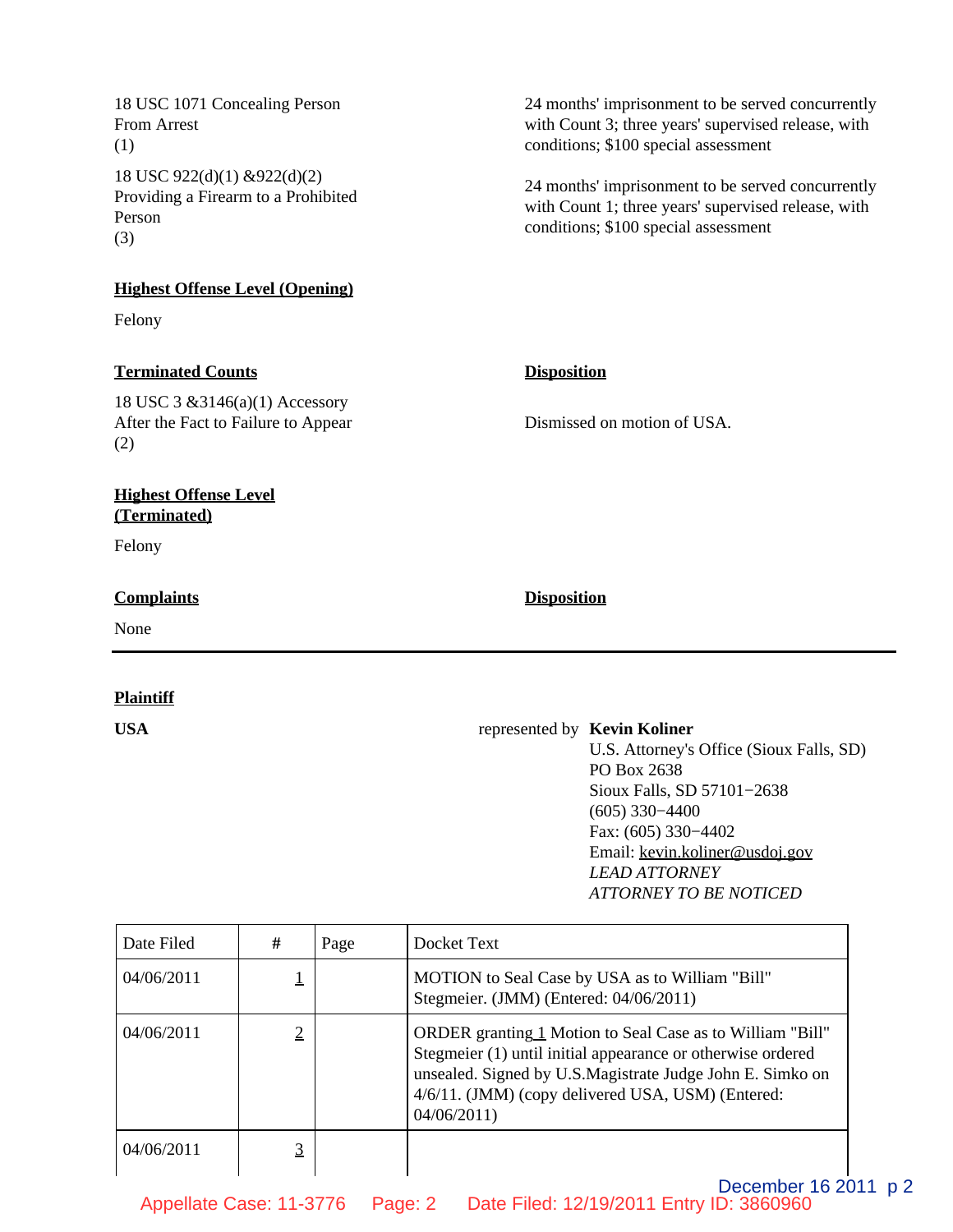|            |                  | INDICTMENT as to William "Bill" Stegmeier (1) count(s) 1,<br>2, 3. (JMM) (Entered: 04/06/2011)                                                                                                                                                                                                                                                                                                        |
|------------|------------------|-------------------------------------------------------------------------------------------------------------------------------------------------------------------------------------------------------------------------------------------------------------------------------------------------------------------------------------------------------------------------------------------------------|
| 04/11/2011 |                  | Set/Reset Hearings as to William "Bill" Stegmeier: Initial<br>Appearance set for 4/12/2011 at 09:45 AM in Rapid City<br>Grand Jury Room - Room 230 before US Magistrate Judge<br>Veronica L. Duffy. (SLP) Modified to change location on<br>4/11/2011 (SLP). (Entered: 04/11/2011)                                                                                                                    |
| 04/11/2011 |                  | Arrest of William "Bill" Stegmeier (JMM) (Entered:<br>04/12/2011                                                                                                                                                                                                                                                                                                                                      |
| 04/12/2011 | $\overline{2}$   | APPEARANCE AND COMPLIANCE BOND as to William<br>"Bill" Stegmeier (Original signature of Judge Duffy; copy of<br>defendant's signature) (JLH) (Entered: 04/12/2011)                                                                                                                                                                                                                                    |
| 04/12/2011 | $6 \overline{6}$ | ORDER Setting Conditions of Release as to William "Bill"<br>Stegmeier. Signed by US Magistrate Judge Veronica L. Duffy<br>on 04/12/2011. (JLH) (Entered: 04/12/2011)                                                                                                                                                                                                                                  |
| 04/12/2011 |                  | Case unsealed as to William "Bill" Stegmeier (JMM)<br>(Entered: 04/12/2011)                                                                                                                                                                                                                                                                                                                           |
| 04/12/2011 | $\mathcal{I}$    | Minute Entry for proceedings held before US Magistrate<br>Judge Veronica L. Duffy: Initial Appearance as to William<br>"Bill" Stegmeier held on 4/12/2011, Arraignment as to<br>William "Bill" Stegmeier (1) Count 1,2,3 held on 4/12/2011<br>Plea Entered: Not Guilty, Detention Hearing as to William<br>"Bill" Stegmeier held on 4/12/2011 (Court Reporter FTR #3.)<br>(JMM) (Entered: 04/12/2011) |
| 04/12/2011 |                  | Attorney update in case as to William "Bill" Stegmeier.<br>Attorney Brian K. Kirby for William "Bill" Stegmeier added.<br>(JMM) (Entered: 04/12/2011)                                                                                                                                                                                                                                                 |
| 04/12/2011 | 8                | CONSENT to Hearing by Videoconference by William "Bill"<br>Stegmeier (JMM) (Entered: 04/12/2011)                                                                                                                                                                                                                                                                                                      |
| 04/12/2011 | $\overline{9}$   | CJA 23 Financial Affidavit by William "Bill" Stegmeier<br>(JMM) (Entered: 04/12/2011)                                                                                                                                                                                                                                                                                                                 |
| 04/12/2011 |                  | Oral ORDER APPOINTING CJA Attorney as to William<br>"Bill" Stegmeier for purposes of initial appearance (JMM)<br>(Entered: 04/12/2011)                                                                                                                                                                                                                                                                |
| 04/14/2011 | 11               | Warrant Returned Executed on 4/11/11 in case as to William<br>"Bill" Stegmeier. (DJP) (Entered: 04/14/2011)                                                                                                                                                                                                                                                                                           |
| 04/18/2011 | <u>12</u>        | REQUEST for Disclosure by USA as to William<br>"Bill"Stegmeier (Koliner, Kevin) (Entered: 04/18/2011)                                                                                                                                                                                                                                                                                                 |
| 04/18/2011 | <u>13</u>        | SCHEDULING AND CASE MANAGEMENT ORDER as to<br>William "Bill" Stegmeier. Motions due by 5/5/2011. Motion<br>Hearing set for 5/19/2011 at 09:00 AM in Sioux Falls<br>Courtroom 3, Room 117 before U.S.Magistrate Judge John E.<br>Simko Plea Agreement due by 5/23/2011. Jury Trial set for                                                                                                             |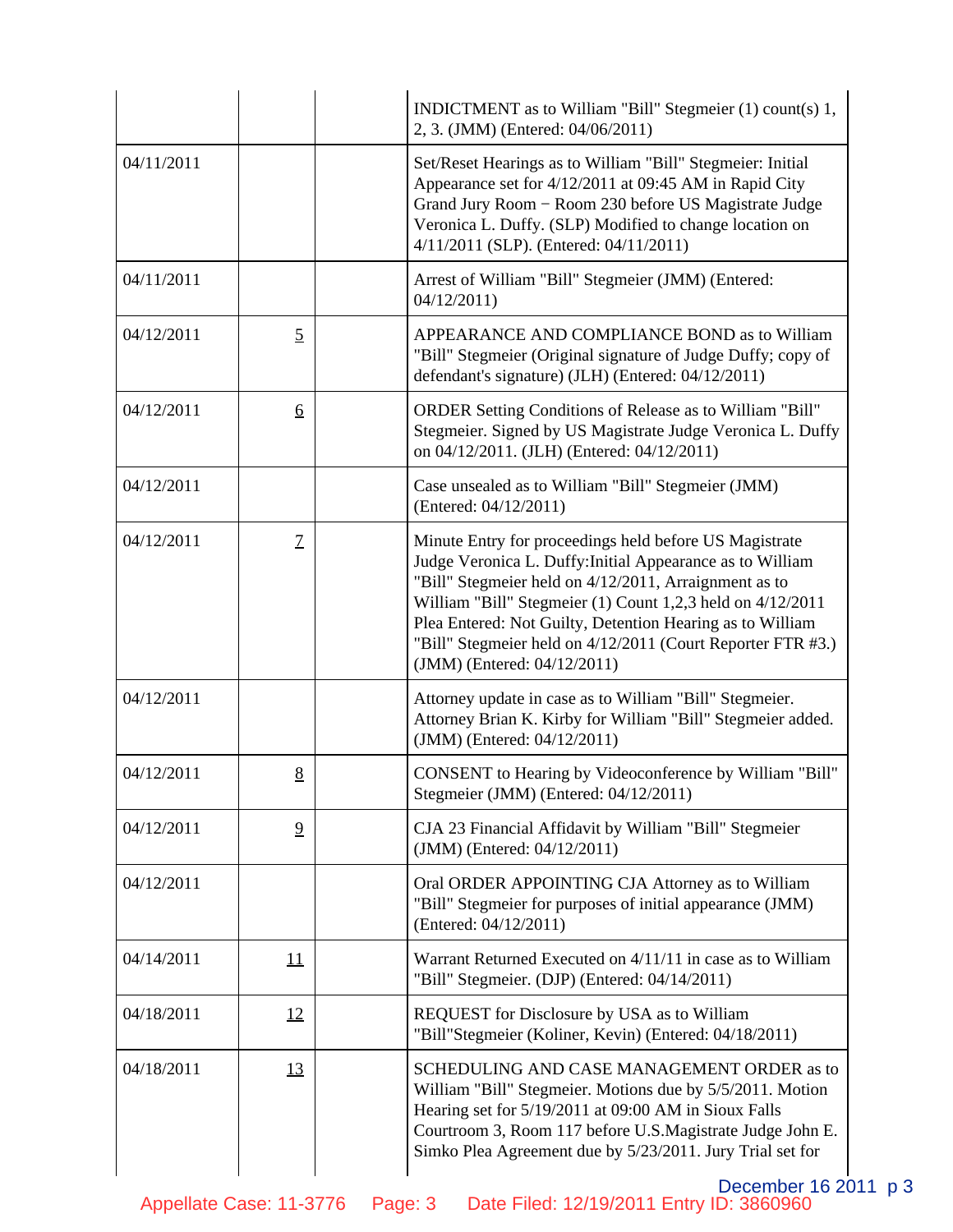|            |                  | $6/21/2011$ at 09:00 AM in Sioux Falls Courtroom $1 -$ Room<br>203A before U. S. District Judge Lawrence L. Piersol<br>Signed by U.S. District Judge Lawrence L. Piersol on<br>4/18/11. (CMS) (Entered: 04/18/2011)                                                                                                                                                                                                                                                                                                                          |
|------------|------------------|----------------------------------------------------------------------------------------------------------------------------------------------------------------------------------------------------------------------------------------------------------------------------------------------------------------------------------------------------------------------------------------------------------------------------------------------------------------------------------------------------------------------------------------------|
| 04/20/2011 | <u>14</u>        | CJA 20 as to William "Bill" Stegmeier: Appointment of<br>Attorney Brian Kirby. Signed by Judge US Magistrate Judge<br>Veronica L. Duffy (JLH) (Entered: 04/20/2011)                                                                                                                                                                                                                                                                                                                                                                          |
| 04/27/2011 | 15               | MOTION to Continue by William "Bill"Stegmeier. (Kirby,<br>Brian) (Entered: 04/27/2011)                                                                                                                                                                                                                                                                                                                                                                                                                                                       |
| 04/29/2011 | <u>16</u>        | ORDER granting in part and denying in part 15 Motion to<br>Continue as to William "Bill" Stegmeier (1) Motions due by<br>6/15/2011. Motion Hearing set for 6/29/2011 at 09:30 AM in<br>Sioux Falls Courtroom 3, Room 117 before U.S. Magistrate<br>Judge John E. Simko. Plea Agreement due by 7/5/2011. Jury<br>Trial set for 7/26/2011 at 09:00 AM in Sioux Falls Courtroom<br>1 – Room 203A before U.S. District Judge Lawrence L.<br>Piersol Signed by U.S. District Judge Lawrence L. Piersol<br>on 4/29/11. (CMS) (Entered: 04/29/2011) |
| 05/06/2011 | 17               | MOTION for Discovery Stipulation by USA as to William<br>"Bill"Stegmeier. (Attachments: #1 Text of Proposed<br>Order)(Koliner, Kevin) (Entered: 05/06/2011)                                                                                                                                                                                                                                                                                                                                                                                  |
| 05/06/2011 |                  | ORAL ORDER granting 17 Motion regarding handling and<br>disposition of discovery materials as to William "Bill"<br>Stegmeier and entering order as proposed by counsel. Signed<br>by U.S.Magistrate Judge John E. Simko on 5/6/2011.(CG)<br>(Entered: 05/06/2011)                                                                                                                                                                                                                                                                            |
| 06/15/2011 | <u>18</u>        | MOTION to Dismiss Count 1 or 2 by William<br>"Bill"Stegmeier. (Kirby, Brian) (Entered: 06/15/2011)                                                                                                                                                                                                                                                                                                                                                                                                                                           |
| 06/15/2011 | 19               | MEMORANDUM in Support by William "Bill"Stegmeier re<br>18 MOTION to Dismiss Count 1 or 2 (Kirby, Brian)<br>(Entered: 06/15/2011)                                                                                                                                                                                                                                                                                                                                                                                                             |
| 06/21/2011 |                  | Terminate Deadlines and Hearings as to William "Bill"<br>Stegmeier: motions hearing set for June 29, 2011, is cancelled<br>(motions will be decided on written submissions). (CG)<br>(Entered: 06/21/2011)                                                                                                                                                                                                                                                                                                                                   |
| 06/22/2011 | $\underline{20}$ | RESPONSE to Motion by USA as to William<br>"Bill"Stegmeier re 18 MOTION to Dismiss Count 1 or 2<br>(Koliner, Kevin) (Entered: 06/22/2011)                                                                                                                                                                                                                                                                                                                                                                                                    |
| 06/29/2011 | 21               | REPORT AND RECOMMENDATIONS as to William "Bill"<br>Stegmeier re_18 MOTION to Dismiss Count 1 or 2<br>Objections to RRdue by 7/18/2011. Signed by<br>U.S.Magistrate Judge John E. Simko on 6/29/11. (CMS)<br>(Entered: 06/29/2011)                                                                                                                                                                                                                                                                                                            |
| 07/05/2011 | 22               | MOTION to Continue by William "Bill" Stegmeier. (Kirby,                                                                                                                                                                                                                                                                                                                                                                                                                                                                                      |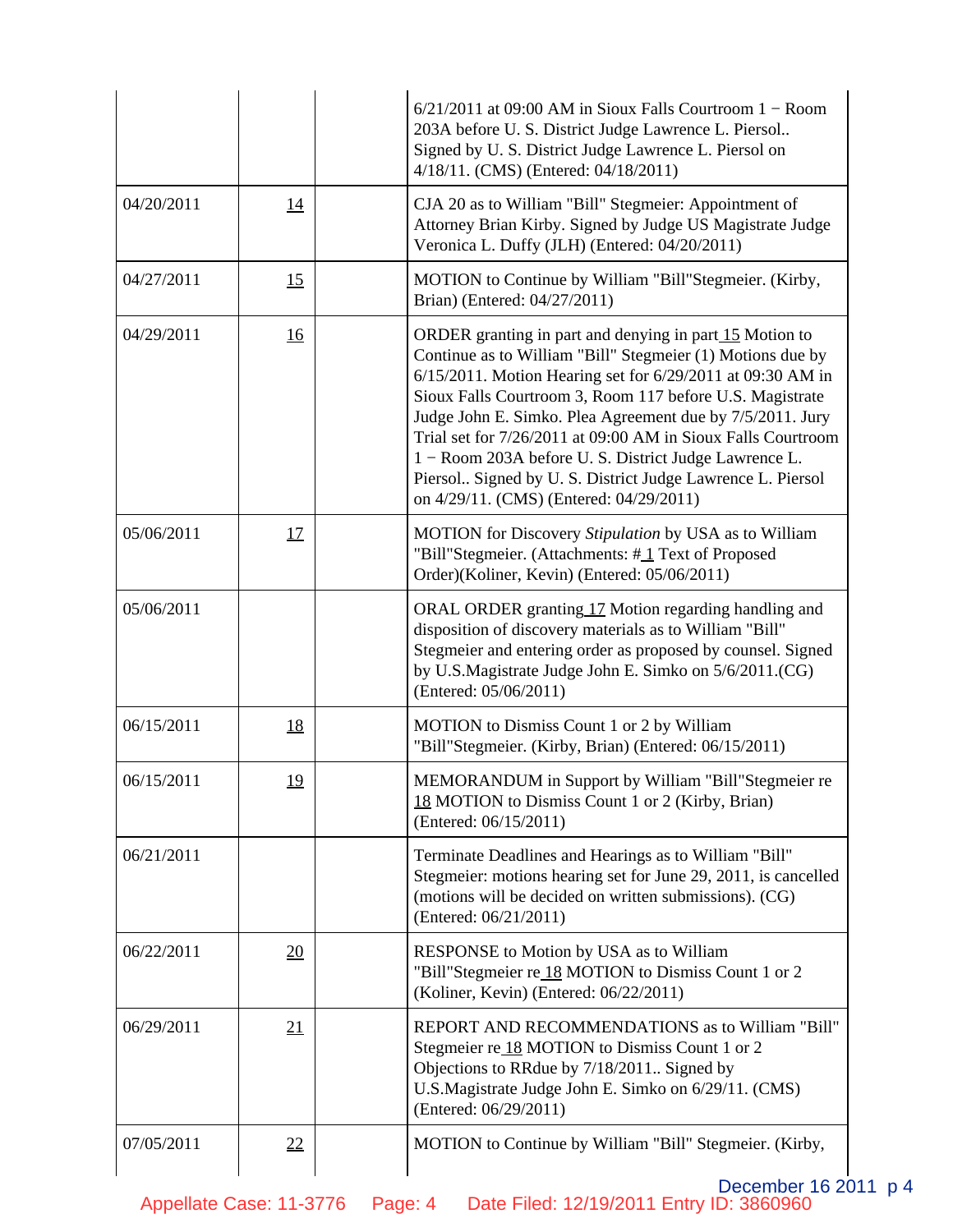|            |    | Brian) (Entered: 07/05/2011)                                                                                                                                                                                                                                                                                                                                                  |
|------------|----|-------------------------------------------------------------------------------------------------------------------------------------------------------------------------------------------------------------------------------------------------------------------------------------------------------------------------------------------------------------------------------|
| 07/11/2011 | 23 | ORDER granting 22 Motion for Continuance pursuant to<br>18:3161 as to William "Bill" Stegmeier (1) Plea Agreement<br>due by 8/2/2011. Jury Trial set for 8/30/2011 at 09:00 AM in<br>Sioux Falls Courtroom 1 – Room 203A before U. S. District<br>Judge Lawrence L. Piersol Signed by U. S. District Judge<br>Lawrence L. Piersol on 7/11/11. (SLW) (Entered:<br>07/11/2011   |
| 07/21/2011 | 24 | ORDER denying $18$ Motion to Dismiss Count(s) as to<br>William "Bill" Stegmeier (1); adopting 21 Report and<br>Recommendations as to William "Bill" Stegmeier (1). Signed<br>by U.S. District Judge Lawrence L. Piersol on 7/21/11.<br>(SLW) (Entered: 07/22/2011)                                                                                                            |
| 07/29/2011 | 25 | MOTION to Continue by William "Bill"Stegmeier. (Kirby,<br>Brian) (Entered: 07/29/2011)                                                                                                                                                                                                                                                                                        |
| 08/02/2011 | 26 | ORDER granting in part and denying in part 25 Motion to<br>Continue as to William "Bill" Stegmeier (1) Plea Agreement<br>due by 8/12/2011. Jury Trial set for 8/30/2011 at 09:00 AM in<br>Sioux Falls Courtroom 1 – Room 203A before U. S. District<br>Judge Lawrence L. Piersol. Signed by U.S. District Judge<br>Lawrence L. Piersol on 8/2/11. (CMS) (Entered: 08/02/2011) |
| 08/10/2011 | 27 | SCHEDULING ORDER as to William "Bill" Stegmeier. Plea<br>Agreement due by 8/12/2011. Jury Trial reset for 8/29/2011<br>at 09:00 AM in Sioux Falls Courtroom $1 -$ Room 203A<br>before U.S. District Judge Lawrence L. Piersol Signed by<br>U. S. District Judge Lawrence L. Piersol on 8/10/11. (JMM)<br>(Entered: 08/10/2011)                                                |
| 08/15/2011 | 28 | MOTION to Continue by William "Bill"Stegmeier. (Kirby,<br>Brian) (Entered: 08/15/2011)                                                                                                                                                                                                                                                                                        |
| 08/16/2011 | 29 | ORDER granting 28 Motion to Continue as to William "Bill"<br>Stegmeier (1) Jury Trial reset for 10/5/2011 at 09:00 AM in<br>Sioux Falls Courtroom 1 - Room 203A before U.S. District<br>Judge Lawrence L. Piersol Signed by U.S. District Judge<br>Lawrence L. Piersol on 8/16/11. (JMM) (Entered:<br>08/16/2011)                                                             |
| 08/26/2011 | 30 | NOTICE of Withdrawal & Substitution of Counsel by William<br>"Bill"Stegmeier (Kirby, Brian) (Entered: 08/26/2011)                                                                                                                                                                                                                                                             |
| 08/26/2011 | 31 | NOTICE OF ATTORNEY APPEARANCE: Tara L. Glasford<br>appearing for William "Bill" Stegmeier (CMS) (Entered:<br>08/26/2011                                                                                                                                                                                                                                                       |
| 09/01/2011 | 32 | (FILED IN ERROR) First MOTION for attorney Lowell H.<br>Becraft, Jr. to Appear Pro Hac Vice by William "Bill"<br>Stegmeier. (Glasford, Tara) Modified on 9/1/2011 (DJP).<br>(Entered: 09/01/2011)                                                                                                                                                                             |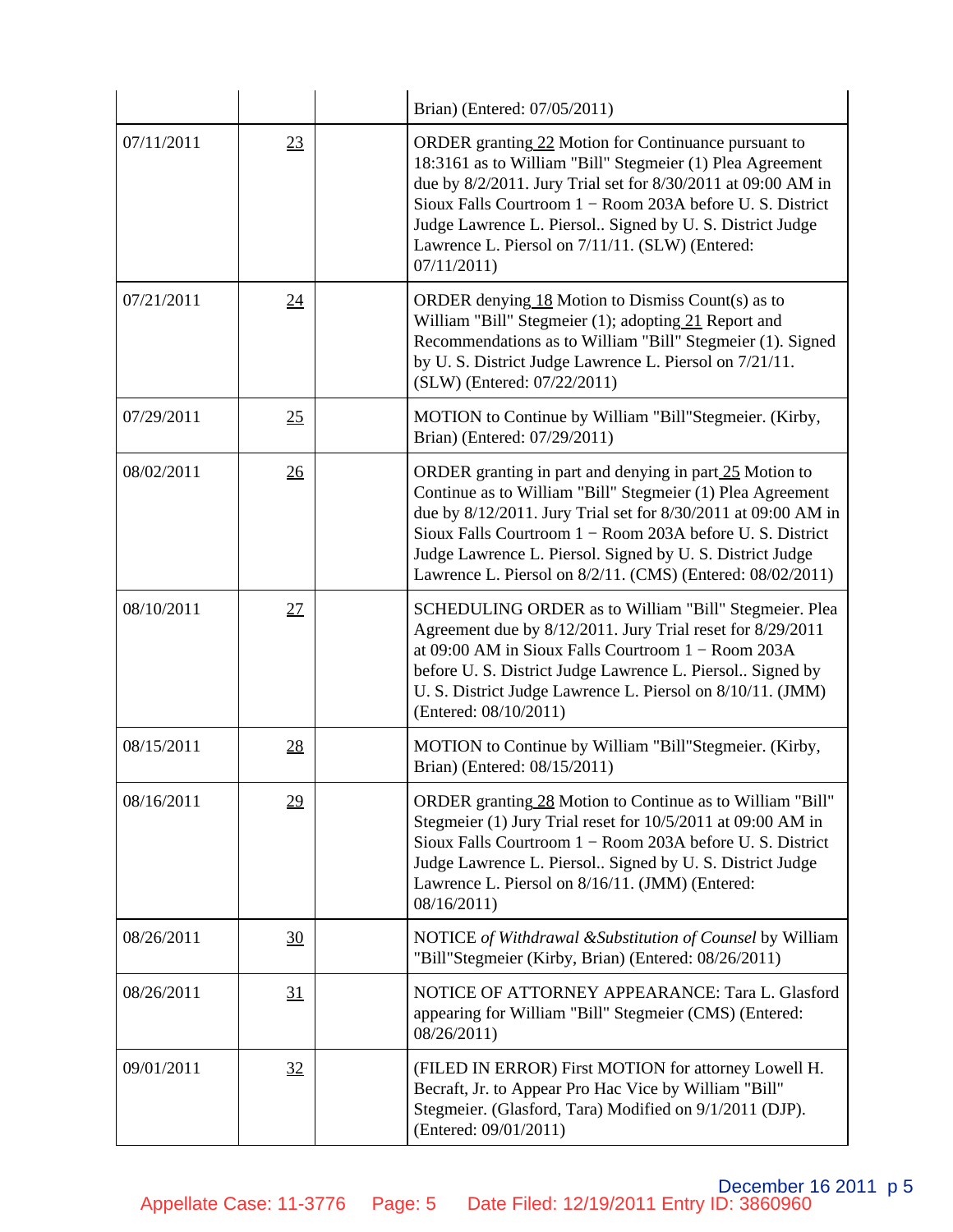| 09/01/2011 |                 | NOTICE of Filing Error: Motion for Leave to Appear Pro<br>Hac Vice 32 filed by Defendant William "Bill"Stegmeier<br>FILED IN ERROR (Glasford, Tara) (Entered: 09/01/2011)                                                                                                                                                                                                                                                                                                                                                      |
|------------|-----------------|--------------------------------------------------------------------------------------------------------------------------------------------------------------------------------------------------------------------------------------------------------------------------------------------------------------------------------------------------------------------------------------------------------------------------------------------------------------------------------------------------------------------------------|
| 09/01/2011 | 33              | First MOTION for attorney Lowell H. Becraft, Jr. to Appear<br>Pro Hac Vice by William "Bill"Stegmeier. (Glasford, Tara)<br>(Entered: 09/01/2011)                                                                                                                                                                                                                                                                                                                                                                               |
| 09/02/2011 | 34              | ORDER granting 33 Motion for Attorney Lowell H. Becraft,<br>Jr. to Appear Pro Hac Vice as to William "Bill" Stegmeier<br>(1). Signed by U.S. District Judge Lawrence L. Piersol on<br>9/2/11. (DJP) (Entered: 09/02/2011)                                                                                                                                                                                                                                                                                                      |
| 09/15/2011 | 35              | RECEIPT for phy fee for Lowell Becraft, Jr. (JMM) (Entered:<br>09/16/2011                                                                                                                                                                                                                                                                                                                                                                                                                                                      |
| 09/19/2011 | 36              | <b>MOTION IN LIMINE: Part 1: MOTION TO PRECLUDE</b><br>DEFENDANT FROM ARGUING TO THE JURY THE<br>MERITS OF TAX PROTESTOR LEGAL POSITIONS OR<br>OTHER RELATED VIEWS; Part 2: MOTION TO<br>PRECLUDE DEFENDANT FROM PRESENTING<br>EVIDENCE OR ARGUMENT RELATING TO THE JURYS<br>POWER OF NULLIFICATION; Part 3: MOTION TO<br>PRECLUDE DEFENDANT FROM MENTIONING<br>POTENTIAL PUNISHMENT; by USA as to William<br>"Bill"Stegmeier. (Attachments: #1 Exhibit 885 F.2d 547 (9th<br>Cir. 1989))(Koliner, Kevin) (Entered: 09/19/2011) |
| 09/21/2011 | 37              | Proposed Jury Instructions as to William "Bill"Stegmeier<br>(Koliner, Kevin) (Entered: 09/21/2011)                                                                                                                                                                                                                                                                                                                                                                                                                             |
| 09/21/2011 | 38              | MOTION IN LIMINE: Part 1: Testimony regarding<br>Statements of Confidential Informants; Part 2: Sequestration<br>of Witnesses; Part 3: Exclude Expert Testimony about<br>Defendant's State of Mind; Part 4: Prohibit Reference to<br>Probable Testimony of an Unavailable Witness; Part 5:<br>Requested Procedure for Introduction of Photographs or other<br>exhibits; Part 6: Prohibit reference to Certain Organizations;<br>by William "Bill"Stegmeier. (Glasford, Tara) (Entered:<br>09/21/2011)                          |
| 09/21/2011 | 39              | Proposed Jury Instructions as to William "Bill"Stegmeier<br>(Glasford, Tara) (Entered: 09/21/2011)                                                                                                                                                                                                                                                                                                                                                                                                                             |
| 09/21/2011 | $\overline{40}$ | Proposed Voir Dire by William "Bill"Stegmeier (Glasford,<br>Tara) (Entered: 09/21/2011)                                                                                                                                                                                                                                                                                                                                                                                                                                        |
| 09/21/2011 | 41              | MOTION to Dismiss Count Two of Indictment by USA as to<br>William "Bill"Stegmeier. (Koliner, Kevin) (Entered:<br>09/21/2011)                                                                                                                                                                                                                                                                                                                                                                                                   |
| 09/26/2011 | 42              | MOTION for Jury List by USA as to William<br>"Bill"Stegmeier. (Attachments: #1 Text of Proposed Order<br>Order Granting Government's Motion for Jury List)(Koliner,<br>Kevin) (Entered: 09/26/2011)                                                                                                                                                                                                                                                                                                                            |

December 16 2011 p 6 Appellate Case: 11-3776 Page: 6 Date Filed: 12/19/2011 Entry ID: 3860960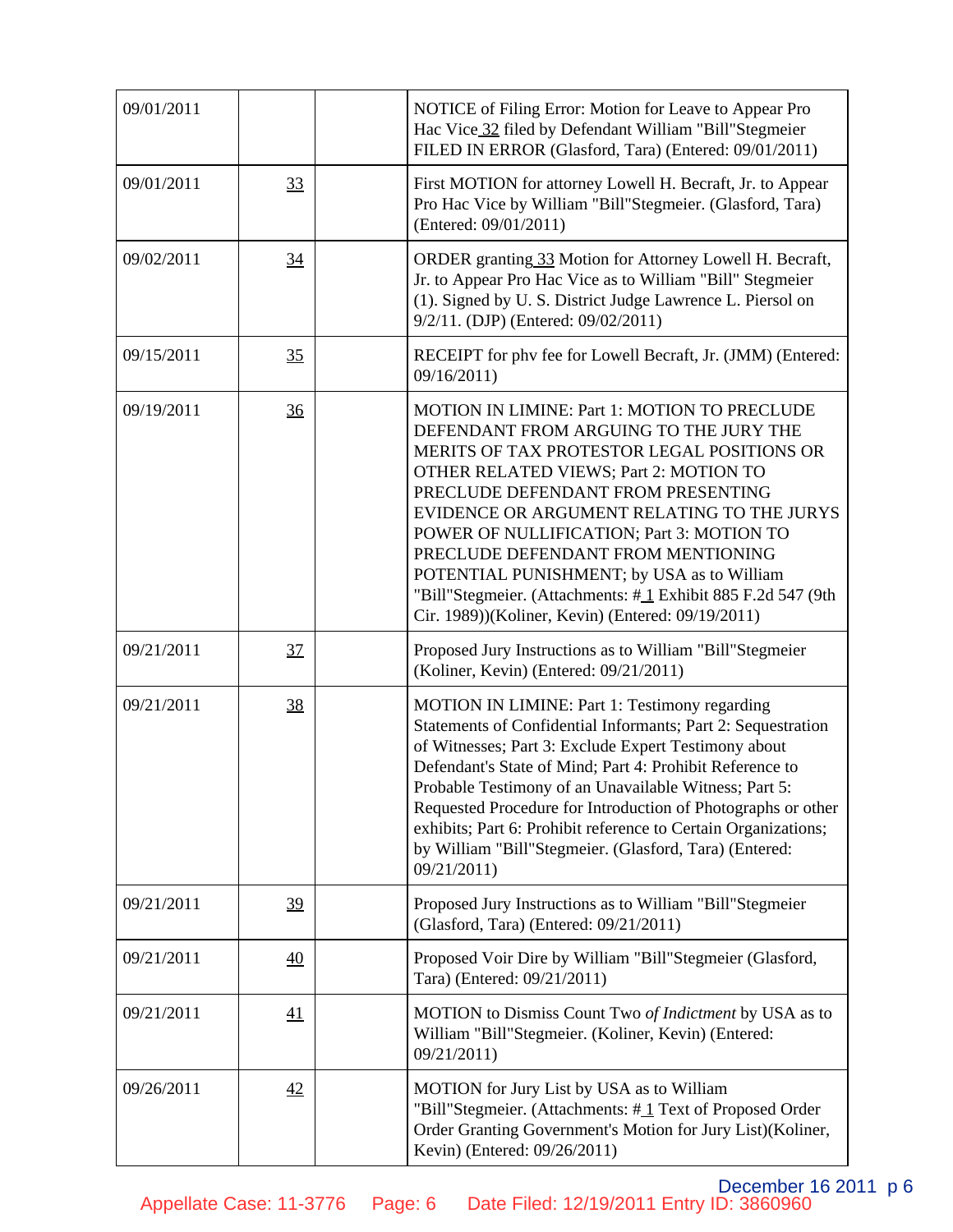| 09/26/2011 | 43              | MOTION for Discovery by USA as to William<br>"Bill"Stegmeier. (Attachments: #1 Text of Proposed Order<br>Order)(Koliner, Kevin) (Entered: 09/26/2011)                                                                            |
|------------|-----------------|----------------------------------------------------------------------------------------------------------------------------------------------------------------------------------------------------------------------------------|
| 09/27/2011 | 44              | ORDER granting 42 Motion for Jury List as to William "Bill"<br>Stegmeier (1). Signed by U.S. District Judge Lawrence L.<br>Piersol on 9/27/11. (DJP) (Entered: 09/27/2011)                                                       |
| 09/29/2011 | $\overline{45}$ | NOTICE OF INTENT TO OFFER EXPERT TESTIMONY by<br>USA as to William "Bill"Stegmeier (Koliner, Kevin)<br>(Entered: 09/29/2011)                                                                                                     |
| 10/04/2011 | $\overline{46}$ | ORDER granting $41$ Motion to Dismiss Count(s) as to<br>William "Bill" Stegmeier (1). Signed by U. S. District Judge<br>Lawrence L. Piersol on 10/03/11. (CMS) (Entered:<br>10/04/2011                                           |
| 10/04/2011 | 47              | TRIAL BRIEF by William "Bill"Stegmeier (Glasford, Tara)<br>(Entered: 10/04/2011)                                                                                                                                                 |
| 10/05/2011 | 48              | Subpoena for Matt Thelen Returned Executed on 9/27/11<br>(CMS) (Entered: 10/07/2011)                                                                                                                                             |
| 10/05/2011 | 49              | ORDER granting 43 Motion for Discovery as to William<br>"Bill" Stegmeier (1). Signed by U. S. District Judge Lawrence<br>L. Piersol on 10/05/11. (CMS) (Entered: 10/07/2011)                                                     |
| 10/05/2011 |                 | Minute Entry for proceedings held before U.S. District Judge<br>Lawrence L. Piersol: Jury Trial Began began on 10/5/2011 as<br>to William "Bill" Stegmeier (Court Reporter Jill<br>Connelly/FTR #1.) (CMS) (Entered: 10/11/2011) |
| 10/05/2011 | 50              | Jury List as to William "Bill" Stegmeier (CMS) (Entered:<br>10/11/2011                                                                                                                                                           |
| 10/05/2011 | 51              | Preliminary Jury Instructions as to William "Bill" Stegmeier<br>(CMS) (Entered: 10/11/2011)                                                                                                                                      |
| 10/06/2011 |                 | Minute Entry for proceedings held before U.S. District Judge<br>Lawrence L. Piersol: Jury Trial continued on 10/6/2011 as to<br>William "Bill" Stegmeier (Court Reporter Jill Connelly/FTR<br>#1.) (CMS) (Entered: 10/11/2011)   |
| 10/07/2011 | 52              | EXHIBIT LIST by USA from jury trial as to William "Bill"<br>Stegmeier (CMS) Modified on 10/12/2011 (CMS). (Entered:<br>10/11/2011                                                                                                |
| 10/07/2011 | 53              | Jury Instructions (with authorities) as to William "Bill"<br>Stegmeier (CMS) (Entered: 10/11/2011)                                                                                                                               |
| 10/07/2011 | 54              | Jury Instructions (without authorities) as to William "Bill"<br>Stegmeier (CMS) (Entered: 10/11/2011)                                                                                                                            |
| 10/07/2011 | 55              | VERDICT as to William "Bill" Stegmeier (1) Guilty on<br>Count 1,3. (CMS) (Entered: 10/11/2011)                                                                                                                                   |
| 10/07/2011 | 56              |                                                                                                                                                                                                                                  |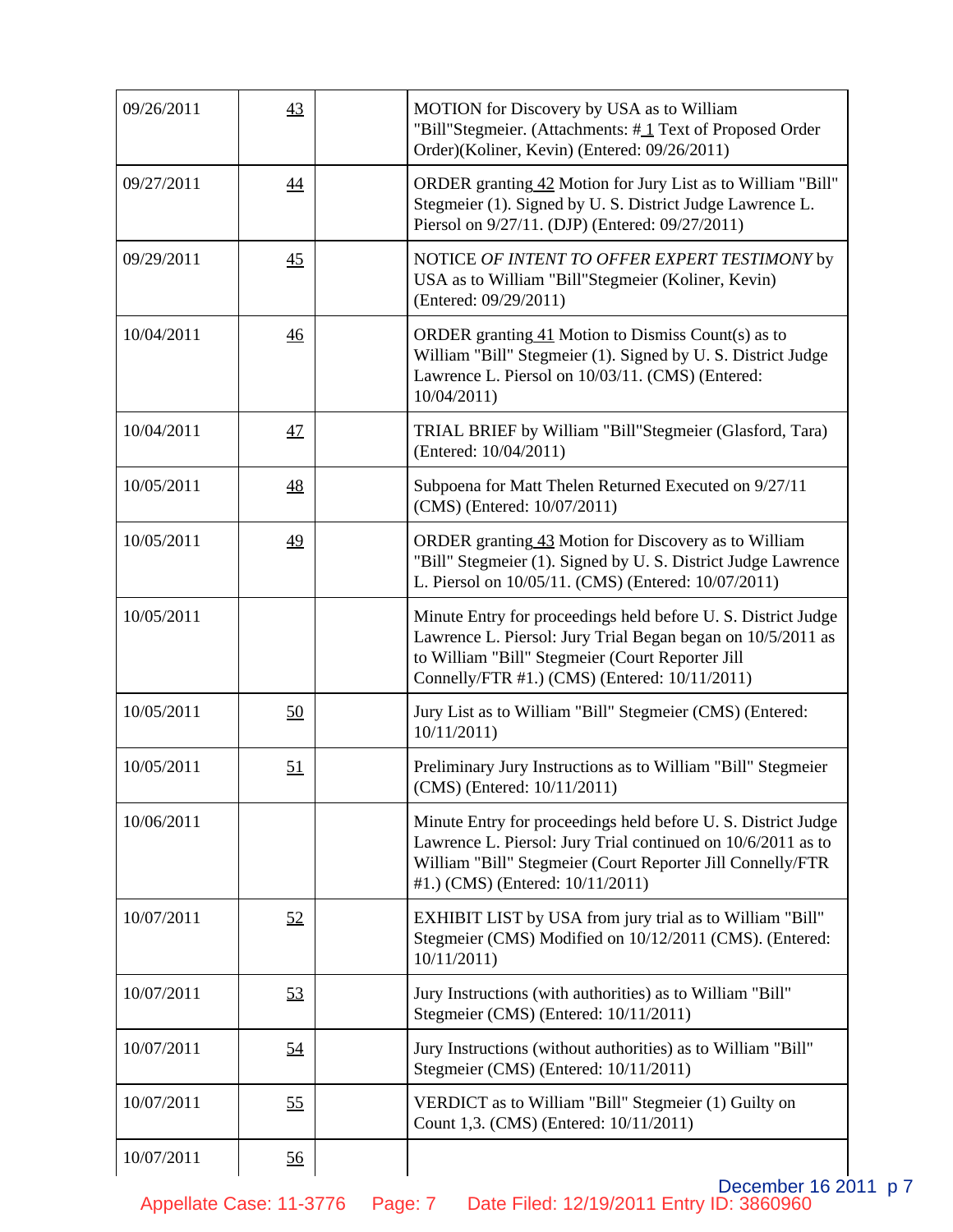|            |    | Minute Entry for proceedings held before U.S. District Judge<br>Lawrence L. Piersol: Jury Trial Completed on 10/7/2011 as to<br>William "Bill" Stegmeier (Court Reporter Jill Connelly/FTR<br>#1.) (CMS) (Entered: 10/11/2011)                                                                                                                                                                                                                                                                                                                                                                                                                                                                                            |
|------------|----|---------------------------------------------------------------------------------------------------------------------------------------------------------------------------------------------------------------------------------------------------------------------------------------------------------------------------------------------------------------------------------------------------------------------------------------------------------------------------------------------------------------------------------------------------------------------------------------------------------------------------------------------------------------------------------------------------------------------------|
| 10/07/2011 | 57 | ORDER as to William "Bill" Stegmeier. Sentencing set for<br>$12/5/2011$ at 09:00 AM in Sioux Falls Courtroom $1 -$ Room<br>203A before U.S. District Judge Lawrence L. Piersol<br>Signed by U.S. District Judge Lawrence L. Piersol on<br>10/07/11. (CMS) (Entered: 10/11/2011)                                                                                                                                                                                                                                                                                                                                                                                                                                           |
| 10/21/2011 | 58 | MOTION for Acquittal by William "Bill"Stegmeier.<br>(Attachments: #1 Brief in Support of Defendant's Motion for<br>Judgment of Acquittal)(Glasford, Tara) (Entered: 10/21/2011)                                                                                                                                                                                                                                                                                                                                                                                                                                                                                                                                           |
| 10/26/2011 | 59 | RESPONSE to Motion by USA as to William<br>"Bill"Stegmeier re 58 MOTION for Acquittal (Attachments:<br>#1 Exhibit US v. Hintz)(Koliner, Kevin) (Entered:<br>10/26/2011                                                                                                                                                                                                                                                                                                                                                                                                                                                                                                                                                    |
| 11/22/2011 | 60 | SENTENCING MEMORANDUM by William<br>"Bill"Stegmeier (Glasford, Tara) (Entered: 11/22/2011)                                                                                                                                                                                                                                                                                                                                                                                                                                                                                                                                                                                                                                |
| 11/22/2011 | 61 | MOTION Bond on Appeal by William "Bill"Stegmeier.<br>(Glasford, Tara) (Entered: 11/22/2011)                                                                                                                                                                                                                                                                                                                                                                                                                                                                                                                                                                                                                               |
| 11/22/2011 | 62 | MEMORANDUM in Support by William "Bill"Stegmeier re<br>61 MOTION Bond on Appeal (Glasford, Tara) (Entered:<br>11/22/2011                                                                                                                                                                                                                                                                                                                                                                                                                                                                                                                                                                                                  |
| 11/29/2011 | 63 | RESPONSE to Motion by USA as to William<br>"Bill"Stegmeier re 61 MOTION Bond on Appeal (Koliner,<br>Kevin) (Entered: 11/29/2011)                                                                                                                                                                                                                                                                                                                                                                                                                                                                                                                                                                                          |
| 11/30/2011 | 64 | TRANSCRIPT, Volume I, of Proceedings as to William<br>"Bill" Stegmeier re 56 Jury Trial - Completed held on<br>October 5, 6 & 7, 2011 before Judge Lawrence L. Piersol.<br>Court Reporter/Transcriber: Jill Connelly, Telephone number<br>605-330-6669. Transcript may be viewed at the Clerk's<br>Office public terminal or purchased through the Court<br>Reporter/Transcriber before the deadline for Release of<br>Transcript Restriction. After that date it may be obtained<br>through PACER Redaction Request due 12/27/2011.<br>Redacted Transcript Deadline set for 1/6/2012. Release of<br>Transcript Restriction set for 3/2/2012. (Attachments: #1<br>Volume II, $\#$ 2 Volume III)(JC) (Entered: 11/30/2011) |
| 11/30/2011 | 65 | NOTICE of Filing of Official Transcript re 56 Jury Trial -<br>Completed as to William "Bill" Stegmeier. Notice mailed to<br>non-ecf counsel. (JC) (Entered: 11/30/2011)                                                                                                                                                                                                                                                                                                                                                                                                                                                                                                                                                   |
| 12/02/2011 | 66 | MEMORANDUM OPINION AND ORDER as to William<br>"Bill" Stegmeier denying 58 Motion for Acquittal filed by<br>Defendant William "Bill" Stegmeier. Signed by U.S. District<br>Judge Lawrence L. Piersol on 12/2/11. (CMS) (Entered:                                                                                                                                                                                                                                                                                                                                                                                                                                                                                           |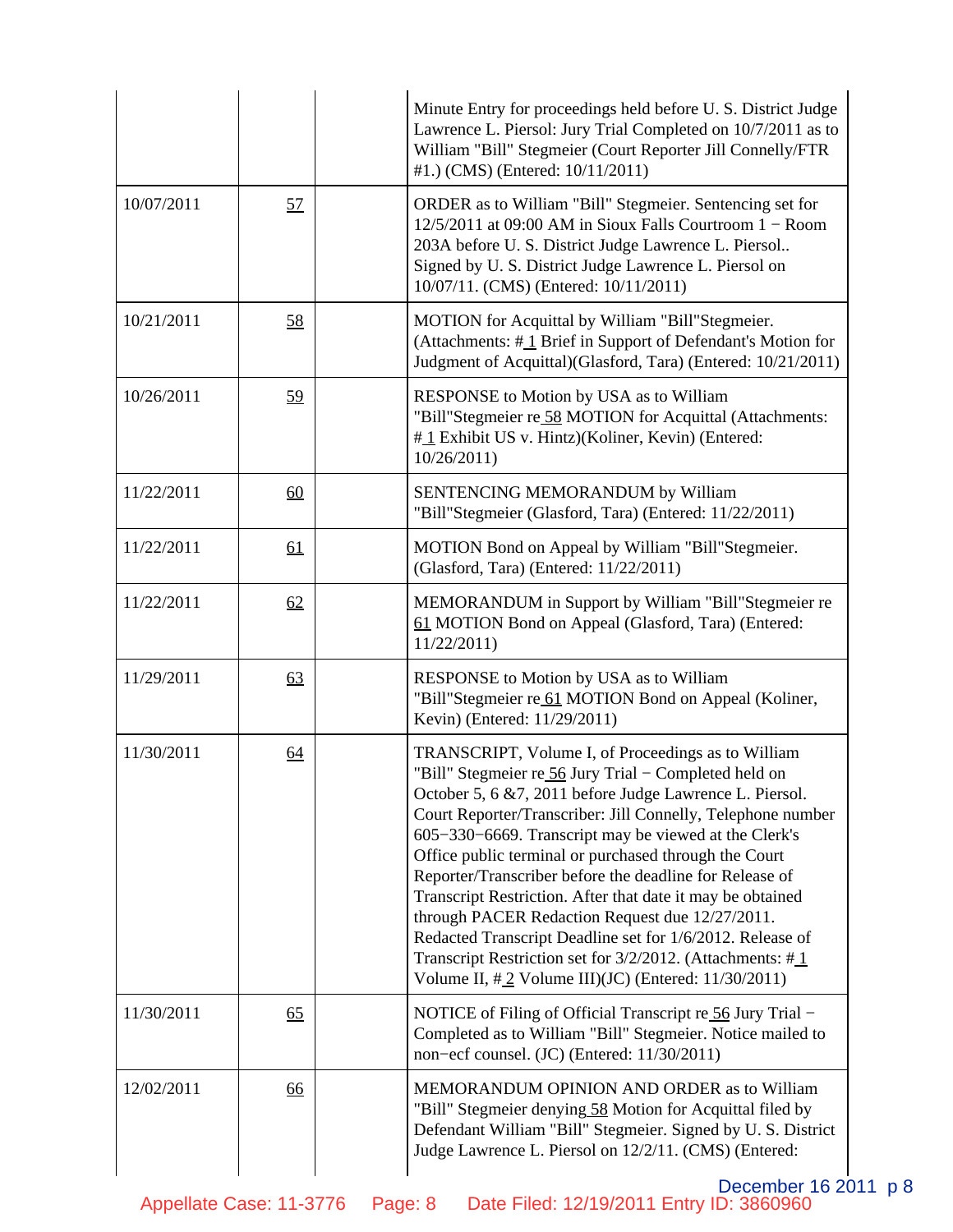|            |                 |    | 12/02/2011                                                                                                                                                                                                                                                                                                                                                                                                                                                                                                                                                                                                                                  |
|------------|-----------------|----|---------------------------------------------------------------------------------------------------------------------------------------------------------------------------------------------------------------------------------------------------------------------------------------------------------------------------------------------------------------------------------------------------------------------------------------------------------------------------------------------------------------------------------------------------------------------------------------------------------------------------------------------|
| 12/05/2011 | 67              |    | Minute Entry for proceedings held before U.S. District Judge<br>Lawrence L. Piersol: Sentencing as to William "Bill"<br>Stegmeier continued to 12/6/2011 for William "Bill"<br>Stegmeier (1) (Court Reporter Jill Connelly/FTR #1.) (DJP)<br>(Entered: 12/05/2011)                                                                                                                                                                                                                                                                                                                                                                          |
| 12/06/2011 | 68              |    | Minute Entry for proceedings held before U.S. District Judge<br>Lawrence L. Piersol: Sentencing as to William "Bill"<br>Stegmeier held on 12/6/2011 for William "Bill" Stegmeier<br>$(1)$ , Count $(s)$ 1, 24 months' imprisonment to be served<br>concurrently with Count 3; three years' supervised release,<br>with conditions; \$100 special assessment; Count(s) 2,<br>Dismissed on motion of USA.; Count(s) 3, 24 months'<br>imprisonment to be served concurrently with Count 1; three<br>years' supervised release, with conditions; \$100 special<br>assessment. (Court Reporter Jerry May/FTR #2.) (DJP)<br>(Entered: 12/07/2011) |
| 12/06/2011 | 69              |    | EXHIBIT LIST from 12/6/11 sentencing hearing as to<br>William "Bill" Stegmeier (DJP) (Main Document 69 replaced<br>on 12/7/2011) (DJP). (Entered: 12/07/2011)                                                                                                                                                                                                                                                                                                                                                                                                                                                                               |
| 12/07/2011 | <u>70</u>       | 11 | JUDGMENT AND COMMITMENT as to William "Bill"<br>Stegmeier (1), Count(s) 1, 24 months' imprisonment to be<br>served concurrently with Count 3; three years' supervised<br>release, with conditions; \$100 special assessment; Count(s) 2,<br>Dismissed on motion of USA.; Count(s) 3, 24 months'<br>imprisonment to be served concurrently with Count 1; three<br>years' supervised release, with conditions; \$100 special<br>assessment Signed by U.S. District Judge Lawrence L.<br>Piersol on 12/7/11. (DJP) (Entered: 12/07/2011)                                                                                                       |
| 12/16/2011 | $\overline{11}$ | 17 | NOTICE OF APPEAL by William "Bill" Stegmeier re 70<br>Judgment and Commitment Filing fee \$455. (DJP) (Entered:<br>12/16/2011                                                                                                                                                                                                                                                                                                                                                                                                                                                                                                               |
| 12/16/2011 |                 |    | COURT REPORTER Information: Jerry May, 2500 West<br>Costello Road, Sioux Falls, SD 57105, (605) 332-8752<br>(SENTENCING TRANSCRIPT) (DJP) (Entered:<br>12/16/2011                                                                                                                                                                                                                                                                                                                                                                                                                                                                           |
| 12/16/2011 |                 |    | <b>COURT REPORTER Information: Jill Connelly, 400 South</b><br>Phillips Avenue, Sioux Falls, SD 57104, (605) 330–6669<br>(TRIAL TRANSCRIPT) (DJP) (Entered: 12/16/2011)                                                                                                                                                                                                                                                                                                                                                                                                                                                                     |
| 12/16/2011 | 72              |    | NOTICE to counsel regarding notice of filing Notice of<br>Appeal by William "Bill" Stegmeier (DJP) (Entered:<br>12/16/2011                                                                                                                                                                                                                                                                                                                                                                                                                                                                                                                  |
| 12/16/2011 | <u>73</u>       |    | RECEIPT for payment of appeal filing fee: Receipt Number:<br>24189 Receipt Amount: 455.00 (DJP) (Entered: 12/16/2011)                                                                                                                                                                                                                                                                                                                                                                                                                                                                                                                       |
| 12/16/2011 | <u>74</u>       | 18 |                                                                                                                                                                                                                                                                                                                                                                                                                                                                                                                                                                                                                                             |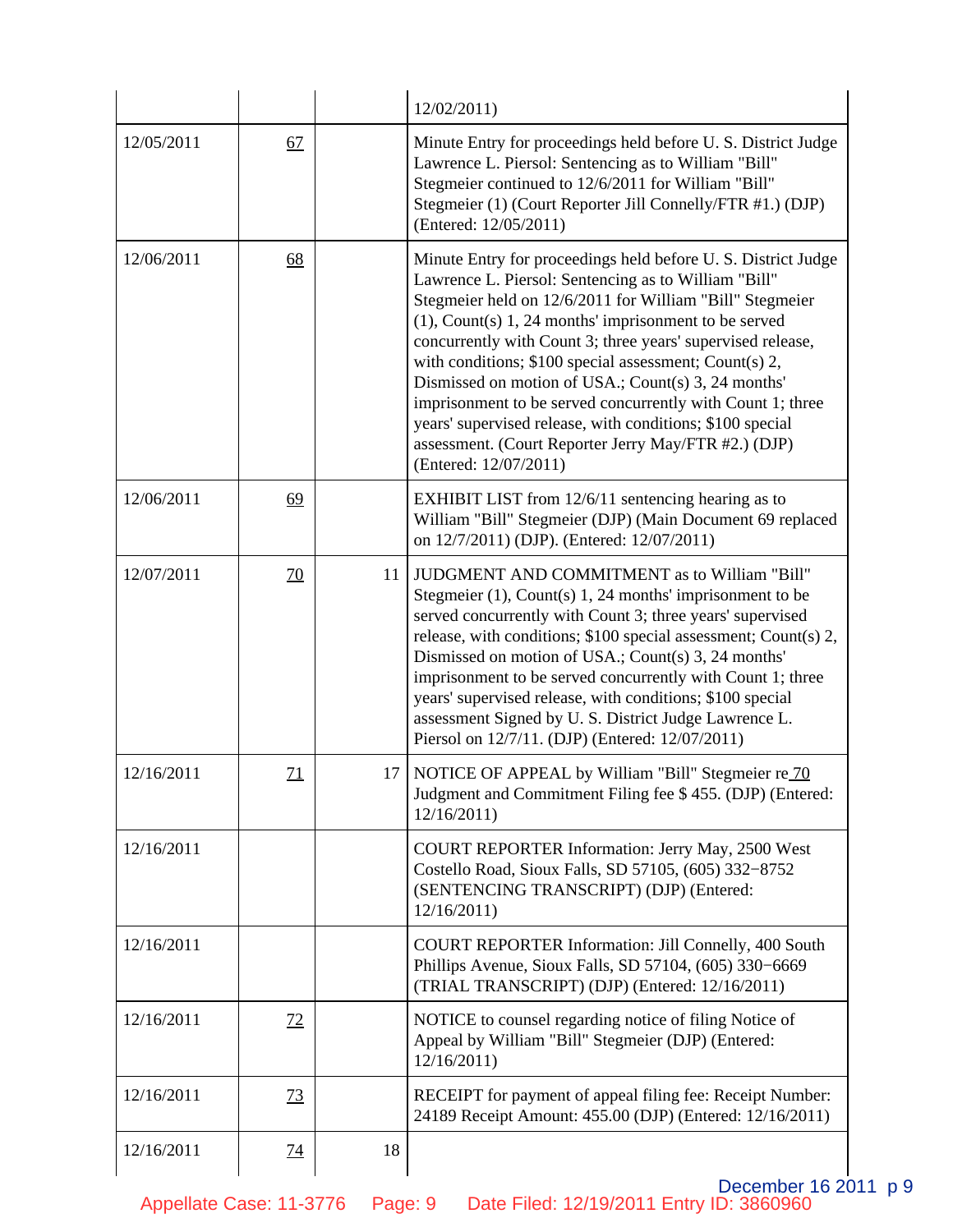|  | TRANSMITTAL of Notice of Appeal to 8th Circuit Court of<br>Appeals re $\frac{71}{10}$ Notice of Appeal – Final Judgment as to<br>William "Bill" Stegmeier (DJP) (Entered: 12/16/2011) |
|--|---------------------------------------------------------------------------------------------------------------------------------------------------------------------------------------|
|  |                                                                                                                                                                                       |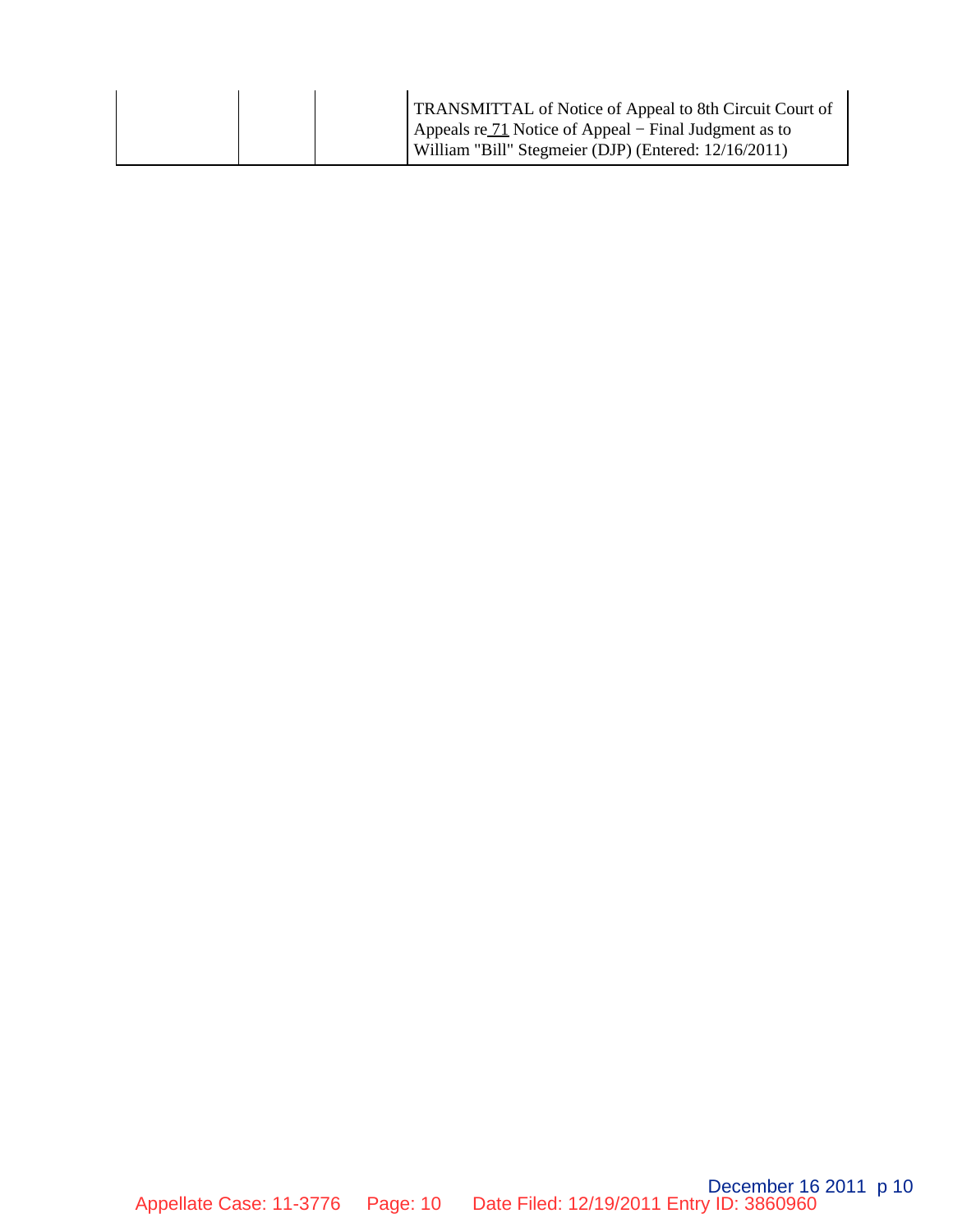SAO 245B (Rev. 12/03) Judgment in a Criminal C

| Sheet 1                                                                                       | SAU 245B (Rev. 12/03) Judgment in a Criminal Case                                                       |                                                      |                      |
|-----------------------------------------------------------------------------------------------|---------------------------------------------------------------------------------------------------------|------------------------------------------------------|----------------------|
|                                                                                               |                                                                                                         | <b>UNITED STATES DISTRICT COURT</b>                  |                      |
|                                                                                               |                                                                                                         | <b>District of South Dakota, Southern Division</b>   |                      |
|                                                                                               | UNITED STATES OF AMERICA                                                                                | <b>JUDGMENT IN A CRIMINAL CASE</b>                   |                      |
|                                                                                               | VS.<br>WILLIAM "BILL" STEGMEIER                                                                         | Case Number: 4:11CR40038-01<br>USM Number: 11299-273 | FILED<br>DEC 07 2011 |
| THE DEFENDANT:                                                                                |                                                                                                         | Tara L. Glasford<br>Defendant's Attorney             |                      |
| □<br>pleaded guilty to count(s)                                                               |                                                                                                         |                                                      |                      |
| □                                                                                             | pleaded not contendere to count(s) which was accepted by the court.                                     |                                                      |                      |
|                                                                                               | was found guilty on count(s) $1$ and $3$ of the Indictment after a plea of not guilty.                  |                                                      |                      |
|                                                                                               | The defendant is adjudicated guilty of these offenses:                                                  |                                                      |                      |
| <b>Title &amp; Section</b><br>18 U.S.C. § 1071<br>18 U.S.C. $\S\S$ 922(d)(1) and<br>922(d)(2) | <b>Nature of Offense</b><br>Concealing Person From Arrest<br>Providing a Firearm to a Prohibited Person | <b>Offense Ended</b><br>12/22/2010<br>12/22/2010     | Count<br>3           |

The defendant is sentenced as provided in this judgment. The sentence is imposed pursuant the statutory and constitutional authority vested in this court.

| The defendant has been found not guilty on count(s) | □ |  |  |  |  |  |  |
|-----------------------------------------------------|---|--|--|--|--|--|--|
|-----------------------------------------------------|---|--|--|--|--|--|--|

**• Count** 2 of the Indictment **D** are dismissed on the motion of the United States.

IT IS ORDERED that the defendant shall notify the United States attorney for this district within 30 days of any change of name, residence, or<br>mailing address until all fines, restitution, costs, and special assessments im the defendant must notify the court and United States attorney of any material changes in economic circumstances.

| 12/06/2011                     |  |
|--------------------------------|--|
| Date of Imposition of Judgment |  |
| rece<br>usa                    |  |
| Signature of Judge             |  |

December 16 2011 p 11

 $\alpha^2\eta^2\rightarrow\alpha^2\eta$ 

Hon. Lawrence L. Piersol, United States District Judge Name and Title of Judge

ec : + ΔI

Appellate Case: 11-3776 Page: 11 Date Filed: 12/19/2011 Entry ID: 3860960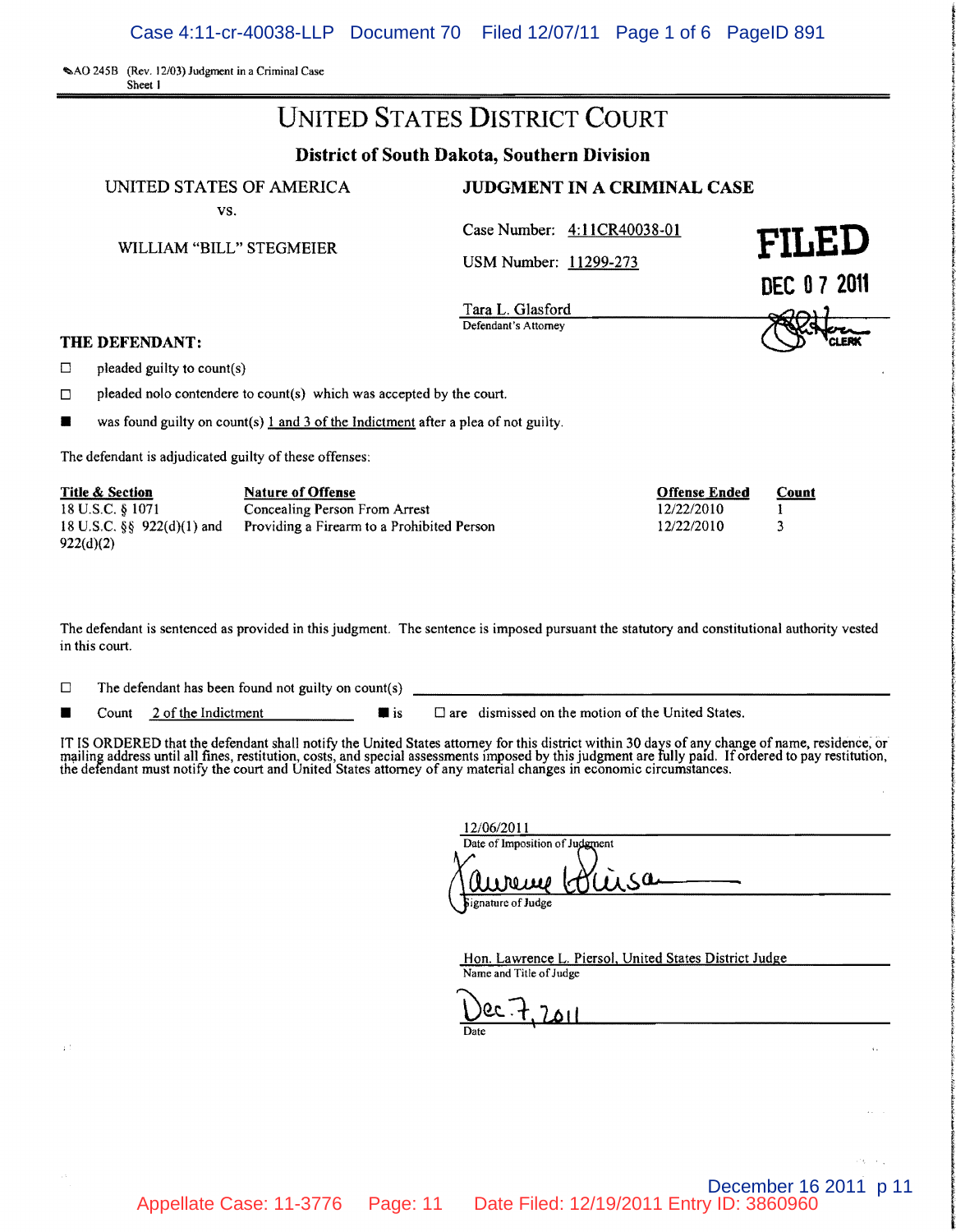AO 245B (Rev. 12/03) Judgment in Criminal Case Sheet 2 - Imprisonment

DEFENDANT: WILLIAM "BILL" STEGMEIER CASE NUMBER: 4: 11 CR40038-01

**IMPRISONMENT** 

| ш      | The defendant is hereby committed to the custody of the United States Bureau of Prisons to be imprisoned for a total term of:<br>24 months for each count, to be served concurrently. |                            |
|--------|---------------------------------------------------------------------------------------------------------------------------------------------------------------------------------------|----------------------------|
| $\Box$ | The court makes the following recommendations to the Bureau of Prisons:                                                                                                               |                            |
| □      | The defendant is remanded to the custody of the United States Marshal.                                                                                                                |                            |
| Ο      | The defendant shall surrender to the United States Marshal for this district:                                                                                                         |                            |
|        | $\Box$ a.m.<br>$\Box$ p.m. on<br>О                                                                                                                                                    |                            |
|        | as notified by the United States Marshal.<br>□                                                                                                                                        |                            |
| ■      | The defendant shall surrender for service of sentence at the institution designated by the Bureau of Prisons:                                                                         | ŧ.,<br>$\Omega_{\rm{max}}$ |
|        | before 2 p.m.<br>12/27/2011                                                                                                                                                           |                            |
|        | as notified by the United States Marshal.<br>□                                                                                                                                        |                            |
|        | as notified by the Probation or Pretrial Services Offices.<br>$\Box$                                                                                                                  |                            |
|        | <b>RETURN</b>                                                                                                                                                                         |                            |
|        | I have executed this judgment as follows:<br>Defendant delivered on<br>to                                                                                                             |                            |
| at     | with a certified copy of this judgment.                                                                                                                                               |                            |
|        |                                                                                                                                                                                       |                            |
|        | UNITED STATES MARSHAL                                                                                                                                                                 |                            |
|        | By.<br>DEPUTY UNITED STATES MARSHAL                                                                                                                                                   |                            |
|        |                                                                                                                                                                                       |                            |
|        |                                                                                                                                                                                       |                            |
|        |                                                                                                                                                                                       |                            |

December 16 2011 p 12

 $\mathbb{Z}^{\times}$  .

 $\tau \rightarrow -\tau \tau$ 

¥

Judgment - Page\_2\_of\_6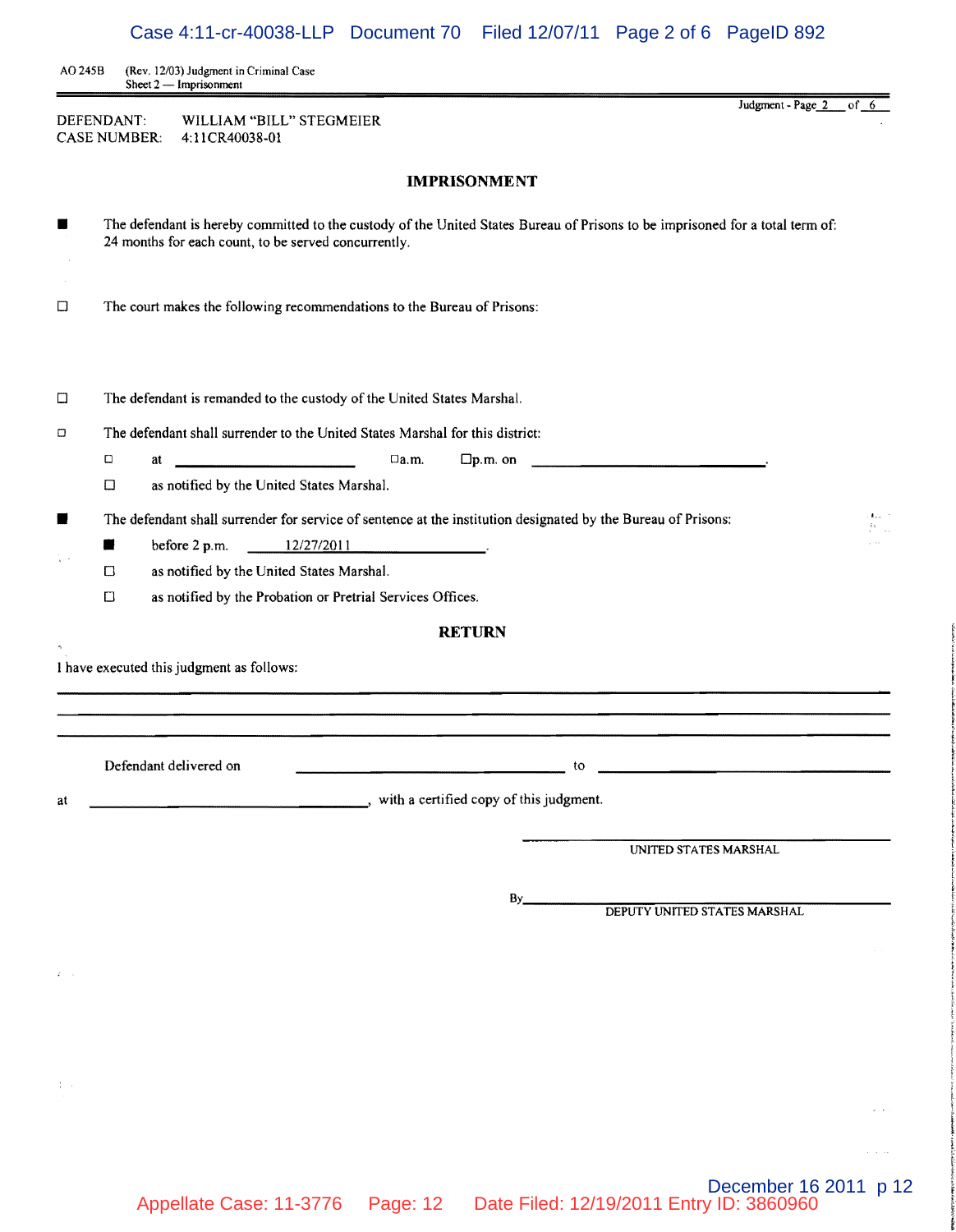AD 245B (Rev. 12/03) Judgment in a Criminal Case Sheet 3 - Supervised Release

DEFENDANT: WILLIAM "BILL" STEGMEIER CASE NUMBER: 4: 11 CR40038-01

Judgment - Page 3 of 6

 $\mathcal{V}_{\Delta, \Delta}$  with

#### **SUPERVISED RELEASE**

Upon release from imprisonment, the defendant shall be on supervised release for a term of: 3 years.

The defendant must report to the probation office in the district to which the defendant is released within 72 hours ofrelease from the custody of the Bureau of Prisons.

The defendant shall not commit another federal, state, or local crime.

The defendant shall not unlawfully possess a controlled substance. The defendant shall refrain from any' unlawful use of a controlled substance. The defendant shall submit to one drug test within 15 days of release from imprisonment and at least two periodic drug tests thereafter, as determined by the probation office.

- The above drug testing condition is suspended, based on the court's determination that the defendant poses a low risk of future substance abuse. (Check, if applicable.)
- The defendant shall not possess a firearm, destructive device, or any other dangerous weapon. (Check, if applicable.)
- The defendant shall cooperate in the collection of DNA as directed by the probation officer. (Check, if applicable.)
- The defendant shall register with the state sex offender registration agency in the state where the defendant resides, works, or is a student, as directed by the probation officer. (Check, if applicable.)
- $\Box$  The defendant shall participate in an approved program for domestic violence. (Check, if applicable.)
- Ifthis judgment imposes a fine or a restitution, it is a condition of supervised release that the defendant pay in accordance with the Schedule of Payments sheet of this judgment.

The defendant must comply with the standard conditions that have been adopted by this court as well as with any additional conditions on the attached page.

#### **STANDARD CONDITIONS OF SUPERVISION**

- I) the defendant shall not leave the judicial district without the permission ofthe court or probation officer;
- 2) the defendant shall report to the probation officer in a manner and frequency directed by the court or probation officer;
- 3) the defendant shall answer truthfully all inquiries by the probation officer and follow the instructions ofthe probation officer;
- 4) the defendant shall support his or her dependents and meet other family responsibilities;
- 5) the defendant shall work regularly at a lawful occupation, unless excused by the probation officer for schooling, training, or other acceptable reasons;
- 6) the defendant shall notify the probation officer at least ten days prior to any change in residence or employment;
- 7) the defendant shall refrain from excessive use of alcohol and shall not purchase, possess, use, distribute, or administer any controlled substance or any paraphernalia related to any controlled substances, except as prescribed by a physician;
- 8) the defendant shall not frequent places where controlled substances are illegally sold, used, distributed, or administered;
- 9) the defendant shall not associate with any persons engaged in criminal activity and shall not associate with any person convicted of a felony, unless granted permission to do so by the probation officer;
- 10) the defendant shall permit a probation officer to visit him or her at any time at home or elsewhere and shall permit confiscation of any contraband observed in plain view of the probation officer;
- il) the defendant shall notify the probation officer within seventy-two hours of being arrested or questioned by a law enforcement officer;
- 12) the defendant shall not enter into any agreement to act as an informer or a special agent of a law enforcement agency without the permission of the court;
- the defendant shall retrain from excessive use of aconot and shall not purenase, possess, use, distributed, or administered;<br>controlled substance or any paraphermalia related to any controlled substances, except as prescri 13) as directed by the probation officer, the defendant shall notify third parties of risks that may be occasioned by the defendant's criminal record or personal history or characteristics and shall permit the probation officer to make such notifications and to confirm the defendant's compliance with such notification requirement.

December 16 2011 p 13 Appellate Case: 11-3776 Page: 13 Date Filed: 12/19/2011 Entry ID: 3860960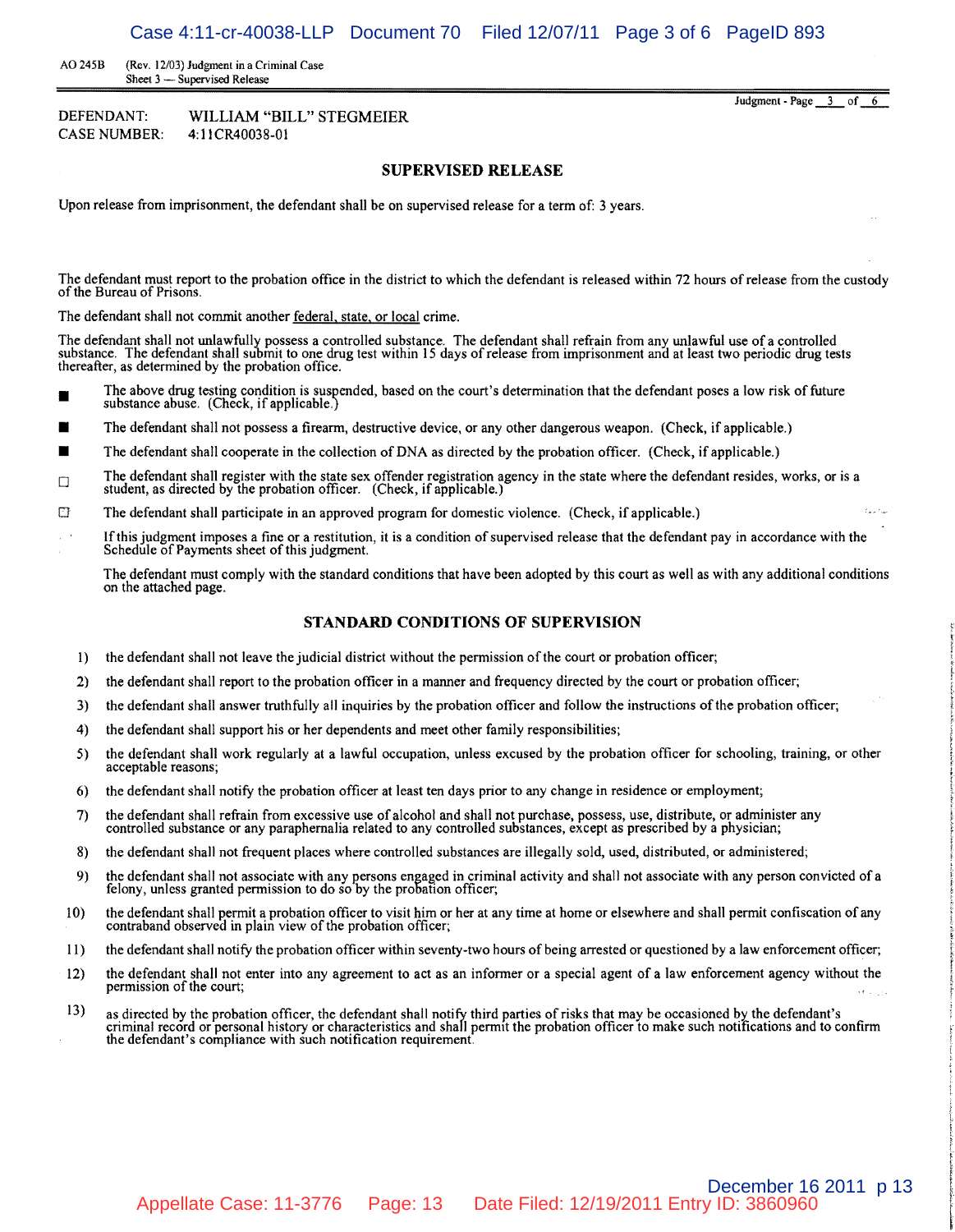Case 4:11-cr-40038-LLP Document 70 Filed 12/07/11 Page 4 of 6 PageID 894

AO 245B (Rev. 12/03) Judgment in a Criminal Case Sheet 3C - Supervised Release

DEFENDANT: WILLIAM "BILL" STEGMEIER CASE NUMBER: 4:11CR40038-01

Judgment - Page 4 of 6

 $\frac{\lambda}{2}$ 

### **SPECIAL CONDITIONS OF SUPERVISION**

- 1. The defendant shall submit a sample of his blood, breath, or urine at the discretion or upon the request of the probation office.
- 2. The defendant shall not consume any alcoholic beverages or intoxicants. Furthermore, the defendant shall not frequent establishments whose primary business is the sale of alcoholic beverages.
- 3. The defendant shall participate in and complete a cognitive behavioral training program as directed by the probation office.
- 4. The defendant shall attend substance abuse treatment as directed by the probation office.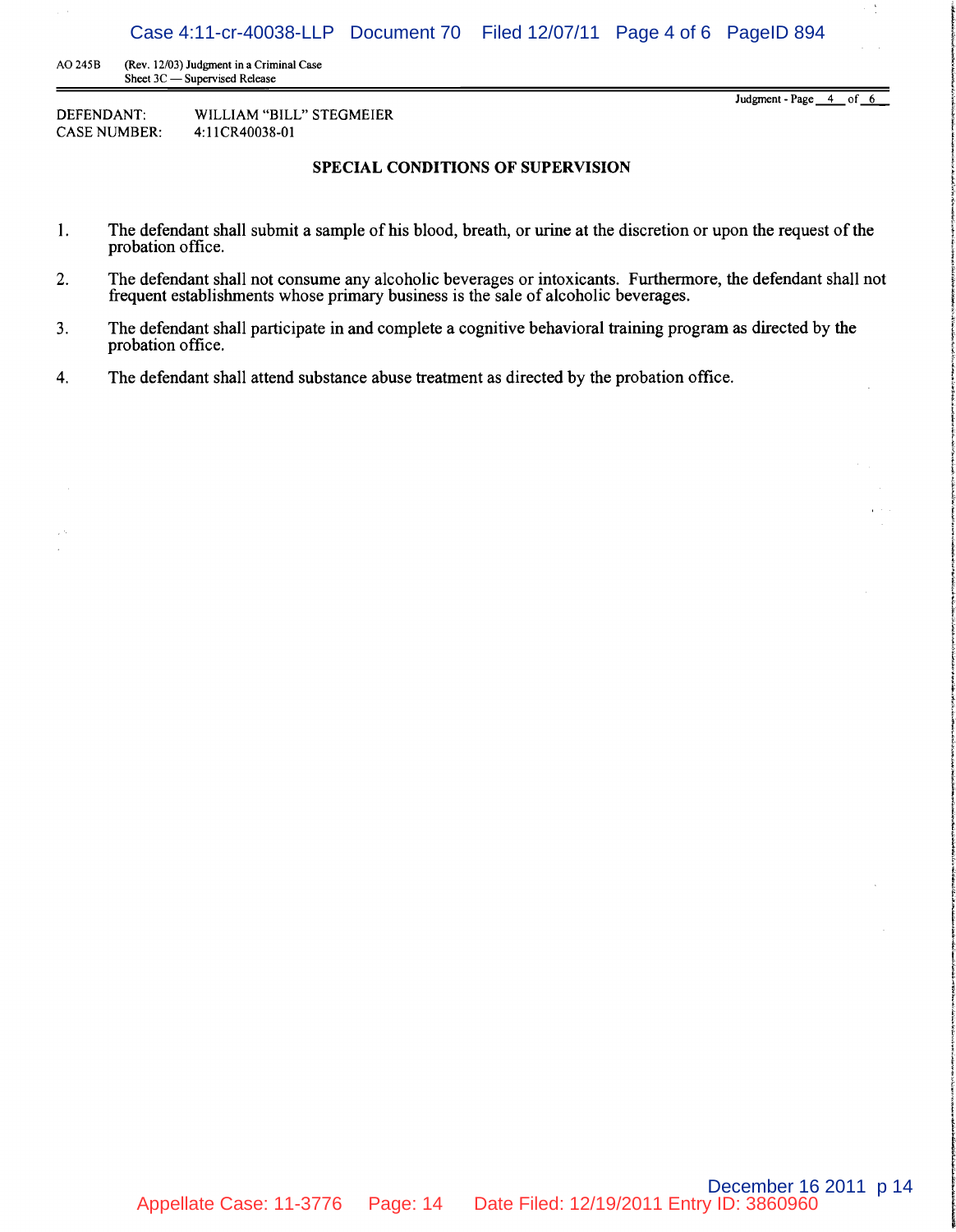AD 245B (Rev. 12/03) Judgment in a Criminal Case Sheet 5 - Criminal Monetary Penalties

DEFENDANT: WILLIAM "BILL" STEGMEIER CASE NUMBER: 4: 11 CR40038-01

### CRIMINAL MONETARY PENAL TIES

Case 4:11-cr-40038-LLP Document 70 Filed 12/07/11 Page 5 of 6 PageID 895

The defendant shall pay the following total criminal monetary penalties under the schedule of payments on Sheet 6.

|               | Assessment | Fine<br>$ -$ | <b>Restitution</b> |
|---------------|------------|--------------|--------------------|
| <b>TOTALS</b> | 200.00     | waived       |                    |

 $\square$  The determination of restitution is deferred until. An *Amended Judgment in a Criminal Case* (AO 245C) will be entered after such determination.

 $\Box$  The defendant must make restitution (including community restitution) to the following payees in the amount listed below.

If the defendant makes a partial payment, each payee shall receive an approximately proportioned payment, unless specified otherwise in the priority order or percentage payment column below. However, pursuant to 18 U.S.C. § 3664(i), all nonfederal victims must be paid<br>before the United States is paid.

|               | <b>Name of Payee</b> |                                                                                                                                                                                                                                                                                                                                                                | Total Loss*                         | <b>Restitution Ordered</b> | Percentage |
|---------------|----------------------|----------------------------------------------------------------------------------------------------------------------------------------------------------------------------------------------------------------------------------------------------------------------------------------------------------------------------------------------------------------|-------------------------------------|----------------------------|------------|
|               |                      |                                                                                                                                                                                                                                                                                                                                                                |                                     |                            |            |
|               |                      |                                                                                                                                                                                                                                                                                                                                                                |                                     |                            |            |
|               |                      |                                                                                                                                                                                                                                                                                                                                                                |                                     |                            |            |
|               |                      |                                                                                                                                                                                                                                                                                                                                                                |                                     |                            |            |
|               |                      |                                                                                                                                                                                                                                                                                                                                                                |                                     |                            |            |
|               |                      |                                                                                                                                                                                                                                                                                                                                                                |                                     |                            |            |
|               |                      |                                                                                                                                                                                                                                                                                                                                                                |                                     |                            |            |
|               |                      |                                                                                                                                                                                                                                                                                                                                                                |                                     |                            |            |
|               |                      |                                                                                                                                                                                                                                                                                                                                                                |                                     |                            |            |
| <b>TOTALS</b> |                      | \$                                                                                                                                                                                                                                                                                                                                                             |                                     | $\mathbf{s}$               |            |
|               |                      |                                                                                                                                                                                                                                                                                                                                                                |                                     |                            |            |
| □             |                      | Restitution amount ordered pursuant to plea agreement \$                                                                                                                                                                                                                                                                                                       |                                     |                            |            |
| □             |                      | The defendant must pay interest on restitution and a fine of more than \$2,500, unless the restitution or fine is paid in full before the<br>fifteenth day after the date of the judgment, pursuant to 18 U.S.C. § 3612(f). All of the payment options on Sheet 6 may be<br>subject to penalties for delinquency and default, pursuant to 18 U.S.C. § 3612(g). |                                     |                            |            |
| □             |                      | The court determined that the defendant does not have the ability to pay interest, and it is ordered that:                                                                                                                                                                                                                                                     |                                     |                            |            |
|               | $\Box$               | $\Box$ fine<br>the interest requirement is waived for the                                                                                                                                                                                                                                                                                                      | $\Box$ restitution.                 |                            |            |
|               | $\Box$               | $\Box$ fine<br>the interest requirement for the<br>◘                                                                                                                                                                                                                                                                                                           | restitution is modified as follows: |                            |            |
|               |                      | * Findings for the total amount of losses are required under Chapters 109A, 110, 110A, and 113A of Title 18 for offenses committed on or after<br>September 13, 1994 but before April 23, 1996.                                                                                                                                                                |                                     |                            |            |
|               |                      |                                                                                                                                                                                                                                                                                                                                                                |                                     |                            |            |
|               |                      |                                                                                                                                                                                                                                                                                                                                                                |                                     |                            |            |
|               |                      |                                                                                                                                                                                                                                                                                                                                                                |                                     |                            |            |

Judgment - Page  $\quad 5$  of 6

Priority Or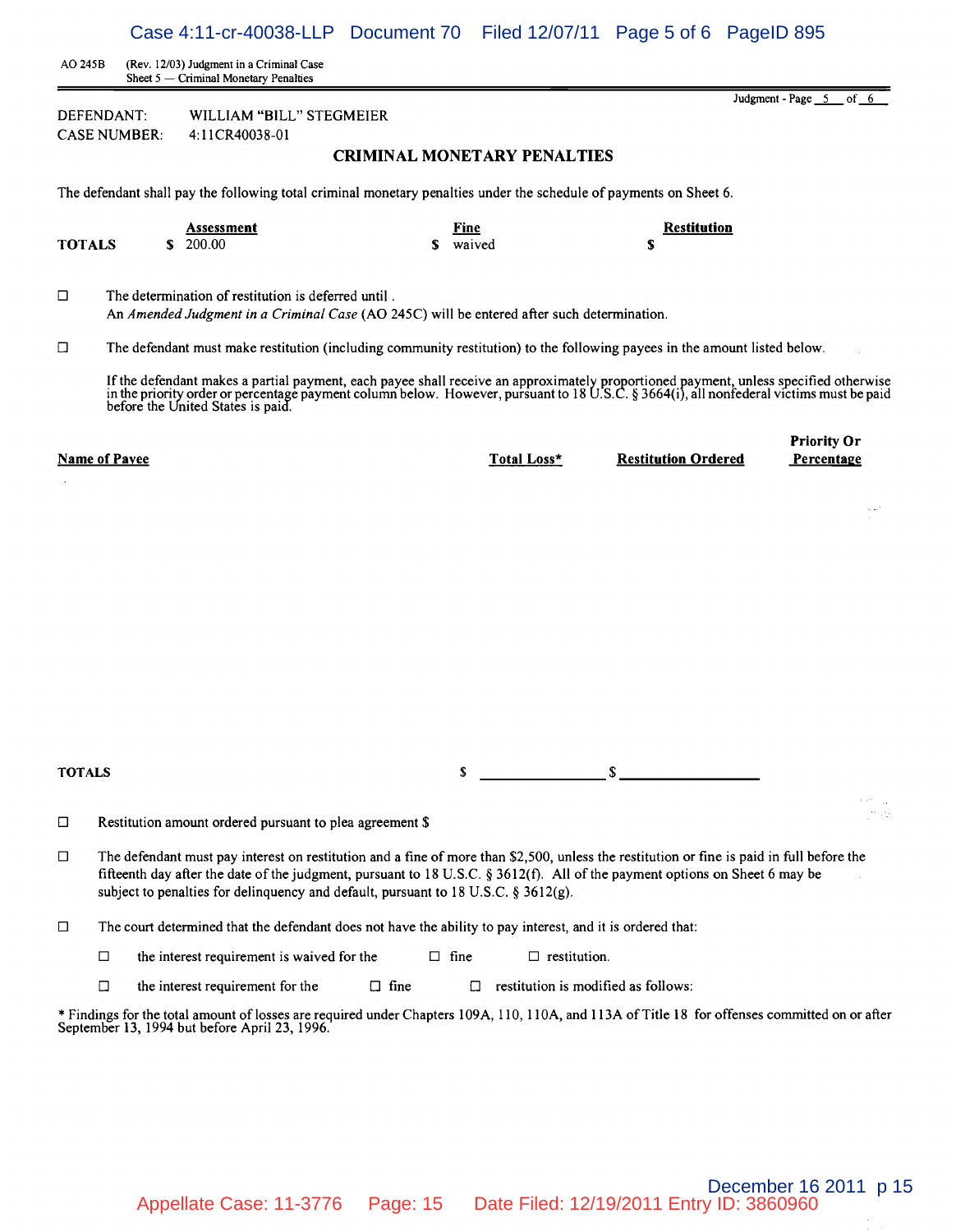Case 4:11-cr-40038-LLP Document 70 Filed 12/07/11 Page 6 of 6 PageID 896

Judgment - Page  $6$  of  $6$ 

AO 245B (Rev. 12/03) Judgment in a Criminal Case Sheet 6 • Schedule of Payments

| DEFENDANT:   | WILLIAM "BILL" STEGMEIER |
|--------------|--------------------------|
| CASE NUMBER: | 4:11CR40038-01           |

#### **SCHEDULE OF PAYMENTS**

Having assessed the defendant's ability to pay, payment of the total criminal monetary penalties shall be due as follows:

- A  $\blacksquare$  Lump sum payment of \$ 200.00 due immediately.
	- <sup>o</sup>not later \_\_\_\_\_\_\_\_\_\_\_\_\_, or  $\Box$  in accordance  $\Box$  C,  $\Box$  D,  $\Box$  E, or  $\Box$  F below); or
- **B**  $\Box$  Payment to begin immediately (may be combined with  $\Box$  C,  $\Box$  D,  $\Box$  F below); or
- **C** Payment in equal <u>weekly</u> (e.g., weekly, monthly, quarterly) installments of \$ over a period of (e.g., months or years), to commence (e.g.,  $\frac{30 \text{ or } 60 \text{ days}}{30 \text{ or } 60 \text{ days}}$ ) after the date of this judgment; or
- **D**  $\Box$  Payment in equal <u>weekly</u> (e.g., weekly, monthly, or quarterly) installments of \$ over a period of (e.g., months or years), to commence (e.g.,  $\overline{30}$  or 60 days) after release from imprisonment to a term of su
- $E$   $\Box$  Payment of the criminal monetary penalties shall be due in regular quarterly installments of of the deposits in the defendant's inmate trust account while the defendant is in custody. Any portion of the monetary defendant's release; or
- $\mathbf{F}$   $\Box$  Special instructions regarding the payment of criminal monetary penalties:

Unless the court has expressly ordered otherwise, if this judgment imposes imprisonment, payment of criminal monetary penalties is due during imprisonment. All criminal monetary penalties, except those payments made through the Federal Bureau of Prisons' Inmate Financial Responsibility Program, are made to tne clerk of the court.

The defendant shall receive credit for all payments previously made toward any criminal monetary penalties imposed.

[] Joint and Several

Defendant and Co-Defendant Names and Case Number (including defendant number), Total Amount, Joint and Several Amount, and corresponding payee, if appropriate.

- $\square$  The defendant shall pay the cost of prosecution.
- $\square$  The defendant shall pay the following court cost(s):
- $\Box$  The defendant shall forfeit the defendant's interest in the following property to the United States:

Payments shall be applied in the following order: (1) assessment, (2) restitution principal, (3) restitution interest, (4) fine principal, (5) fine interest, (6) community restitution, (7) penalties, and (8) costs, includ

December 16 2011 p 16 Appellate Case: 11-3776 Page: 16 Date Filed: 12/19/2011 Entry ID: 3860960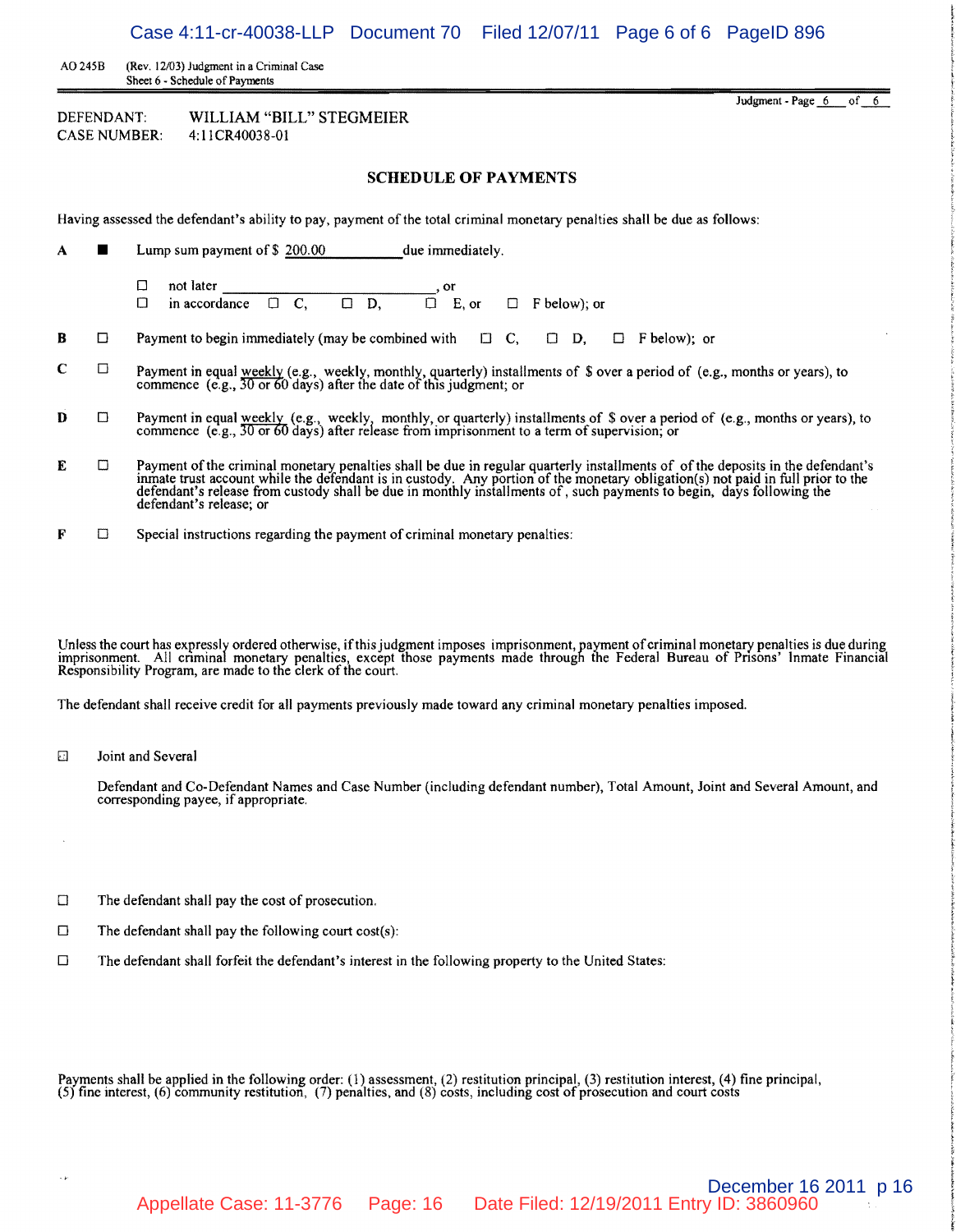

# UNITED STATES DISTRICT COURT DISTRICT OF SOUTH DAKOTA SOUTHERN DIVISION

)

) )

)

) <u>i</u>

UNITED STATES OF AMERICA,

Plaintiff,

vs.  $\qquad \qquad$  )

WILLIAM STEGMEIER,

Defendant Defendant

CR: 11-40038

) NOTICE OF APPEAL

Notice is hereby given that William Stegmeier, appeals to the United States Court of Appeals for the Eighth Circuit from the Judgment of Conviction entered in this action on December 7, 2011.

Respectfully submitted this  $\sqrt{9}$  day of December, 2011. Tara Glasford 6007 S. Cliff Ave. #10 Sioux Falls, SD 5710 605-261-8941 taraglasford@justice.com Attorney for Defendant Stegmeier

# CERTIFICATE OF SERVICE

The undersigned hereby certifies that on the  $\frac{10}{9}$  day of December, 2011, a copy of the foregoing Notice of Appeal was filed with the Clerk of Courts Office. A true and correct copy of the foregoing Notice was served upon Kevin Koliner, Assistant United States Attorney, PO Box 2638, Sioux Falls, SD 57101 by first class mail, postage pre-paid.

Tara Glasford

6007 S. Cliff Ave. #1 Sioux Falls, SD 57108 605-261-8941 taraglasford@justice.com Attorney for Defendant Stegmeier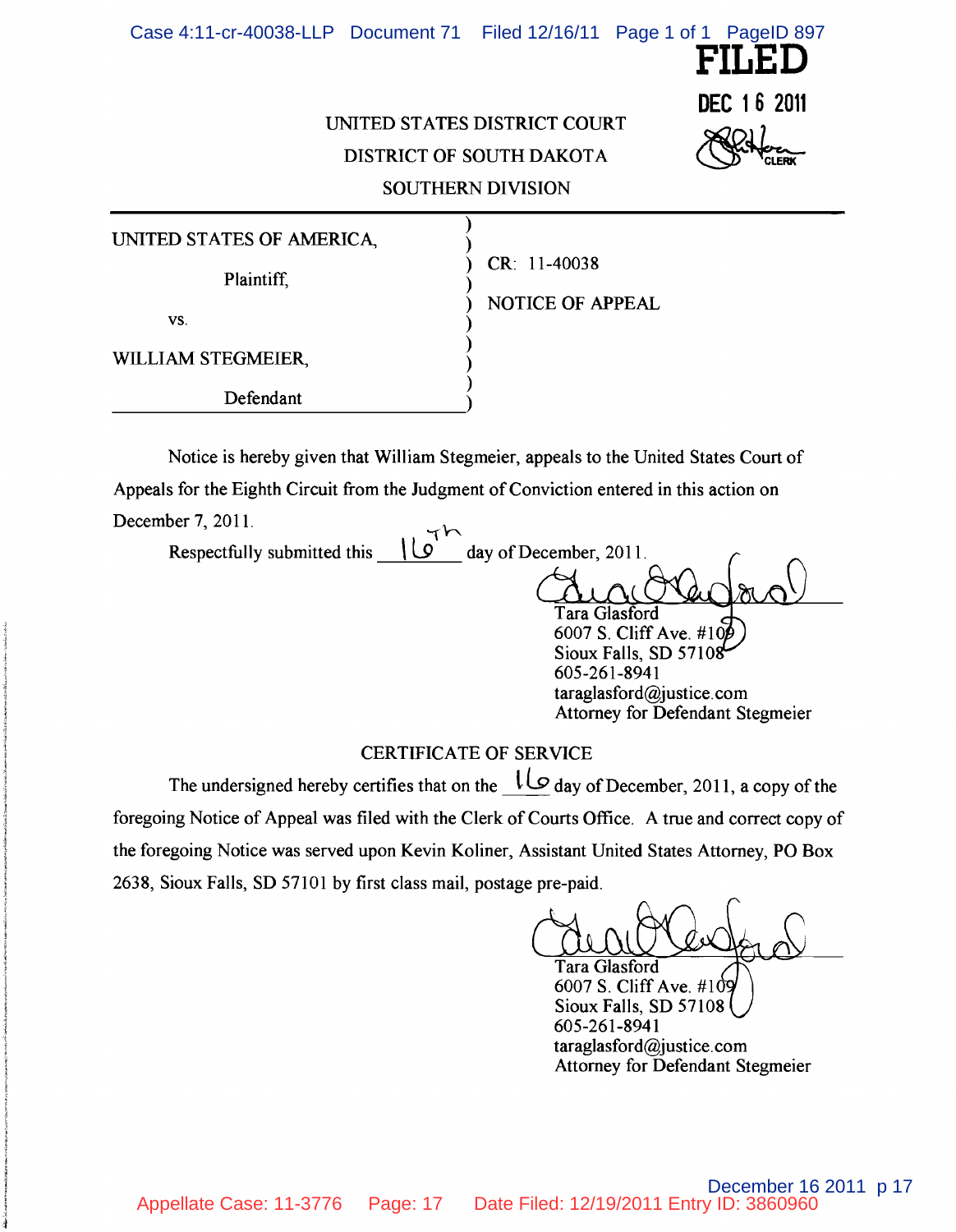Case 4:11-cr-40038-LLP Document 74 (Court only) Filed 12/16/11 Page 1 of 2 PageID 900

# **United States District Court**

**District of South Dakota**

Office of the Clerk Room 128, Federal Building 400 S. Phillips Ave. Sioux Falls, SD 57104-6851

Joseph Haas Telephone

Clerk of Court (605) 330-6600

December 16, 2011

# **TRANSMITTAL OF NOTICE OF APPEAL IN A CRIMINAL CASE** (**Prepare a separate Transmittal Form for each defendant.**)

|  | <b>Case Number &amp; Title:</b> | 4:11-CR-40038-001, USA v. William"Bill" Stegmeier |
|--|---------------------------------|---------------------------------------------------|
|--|---------------------------------|---------------------------------------------------|

2. **Defendant:** William "Bill" Stegmeier, #11299-273

**Is Defendant incarcerated?:** Defendant has been ordered to self-surrender to the Yankton Prison Camp on December 27, 2011.

- 3. **Date Notice of Appeal filed:** December 16, 2011
- 4. **Document being appealed and document number:** Judgment and Commitment, Doc. 70
- 5. **Sentence imposed: Count 1**, 24 months' imprisonment to be served concurrently with Count 3; three years' supervised release, with conditions; \$100 special assessment; **Count 3**, 24 months' imprisonment to be served concurrently with Count 1; three years' supervised release, with conditions; \$100 special assessment.

**Date sentence imposed:** December 7, 2011

**Charges:** Count 1:18 USC 1071 Concealing Person From Arrest Count 3: 18 USC 922(d)(1) & 922(d)(2) Providing a Firearm to a Prohibited Person

- 6. **Co-Defendant(s): N/A.**
- 7. **Date of Plea/Verdict: :** October 7, 2011

**If case went to trial, length of trial:** Three days.

8. **Date Transcript ordered**: Jury trial transcript has already been prepared. Defense counsel will be contacting Jerry May for sentencing transcript.

**Who ordered Transcript?** Defense counsel.

December 16 2011 p 18 Appellate Case: 11-3776 Page: 18 Date Filed: 12/19/2011 Entry ID: 3860960